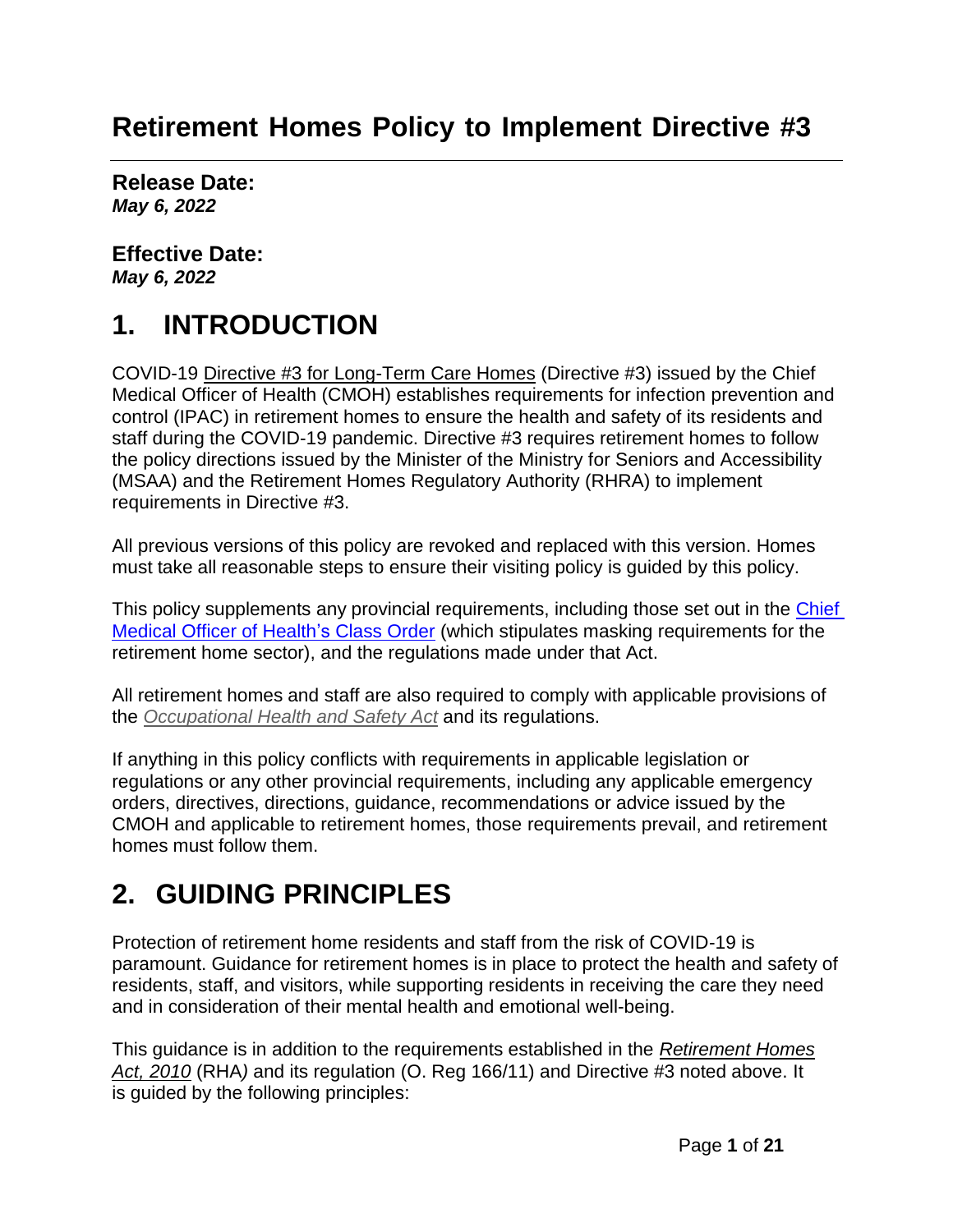- **Safety**: Any approach to visiting, absences, and activities must balance the health and safety needs of residents, staff, and visitors, and ensure risks of infection are mitigated.
- **Mental Health and Emotional Well-being**: Allowing visitors, absences, and activities is intended to support the overall physical, mental and emotional wellbeing of residents by reducing any potential negative impacts related to social isolation.
- **Equitable Access**: All residents must be given equitable access to receive visitors and participate in activities consistent with their preferences and within restrictions that safeguard residents, staff and visitors.
- **Flexibility**: The physical characteristics/infrastructure of the home, its staffing availability, whether the home is in an outbreak or in an area of widespread community transmission, and the current status of the home with respect to infection prevention and control (IPAC) including personal protective equipment (PPE) are all variables to consider when administering home-specific policies for visiting, absences, and activities.
- **Autonomy**: Residents have the right to choose their visitors. Residents also have the right to designate their caregivers. If a resident is unable to do so, substitute decision-maker(s) may designate caregivers.
- **Visitor Responsibility**: Visitors have a crucial role to play in reducing risk of infection for the safety of residents and staff by adhering to requirements related to screening, IPAC, PPE, and any precautions described in this policy or the visitor policy of the home.
- **COVID-19 Vaccination**: The goal of the provincial COVID-19 vaccination program is to protect Ontarians from COVID-19. Homes are highly encouraged to continue to promote vaccinations and boosters to all eligible residents, staff, and visitors. Staying [up-to-date](https://www.health.gov.on.ca/en/pro/programs/publichealth/coronavirus/docs/vaccine/COVID_19_vaccine_up_to_date.pdf) with COVID-19 vaccines help reduce the number of new cases and, most importantly, severe outcomes including hospitalizations and death due to COVID-19. All individuals, whether or not they have received a COVID-19 vaccine, must continue to practice the recommended public health measures, and comply with all applicable laws for the ongoing prevention and control of COVID-19 infection and transmission. Visitors should not be denied entry to retirement homes based on their COVID-19 vaccination status.

# **3. REQUIREMENTS FOR HOME VISITS**

Retirement homes are responsible for ensuring that residents receive visitors safely by implementing visiting practices that help to protect against the risk of COVID-19. It remains critical that high-risk and vulnerable sectors continue to implement and enforce preventive measures to protect the health and safety of residents and staff. High community transmission rates of COVID-19 coincide with increasing numbers of resident cases and outbreaks in retirement homes.

All homes must implement and ensure ongoing compliance with the IPAC measures set out in this policy. **Homes must ensure that all staff, visitors, and residents agree to**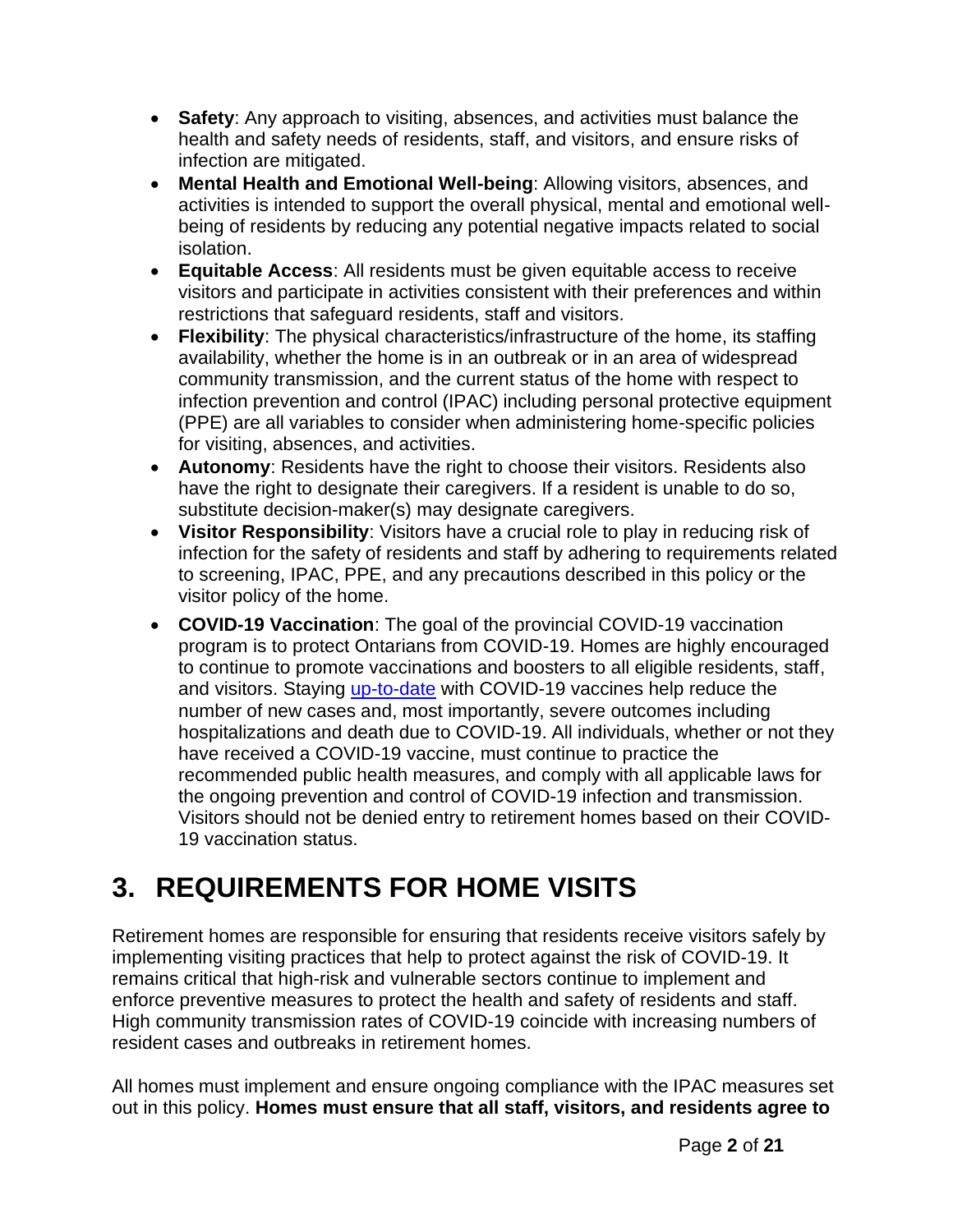#### **abide by the health and safety practices contained in Directive #3 and this policy as a condition of entry into the home. Public health measures must be practiced at all times.**

Pursuant to section 60 of the RHA, every retirement home in Ontario is legally required to have an IPAC program as part of their operations and to ensure that their staff has received IPAC training.

#### **Homes must have a COVID-19 Outbreak Preparedness Plan, according to the requirements outlined under Directive #3.**

**In co-located long-term care and retirement homes** that are not physically and operationally independent<sup>1</sup> the policies for the long-term care home and the retirement home should align where possible or follow the more restrictive requirements, unless otherwise directed by the local public health unit (PHU) based on COVID-19 prevention and containment. The exceptions to this requirement are the policies regarding absences, and vaccinations. For guidance on absences and vaccinations, retirement homes should follow the guidance in this policy document and applicable directives, or directions issued by the Minister of Health or the CMOH.

**Homes must adhere to the requirements in any applicable directives issued by the CMOH and directions from their local PHU.** This may include direction to take additional measures to restrict access and duration of visits during an outbreak, or when the PHU deems it necessary.

Homes must facilitate visits for residents and must not unreasonably deny visitors based on the frequency of visits and their vaccination status. See section 3.1 for details on different types of visitors and section 3.2 for visitor access requirements.

#### **Homes must maintain the following minimum requirements to continue to accept any visitors:**

- a. Procedures for visits including but not limited to IPAC, scheduling, and any setting-specific policies.
- b. Communication of clear visiting procedures with residents, families, visitors and staff, including sharing an information package with visitors with:
	- i. This Retirement Homes Policy to Implement Directive #3 (e.g., a digital link, or a copy upon request);
	- ii. Details on any visitor or visiting restrictions (e.g., number of visitors permitted based on any capacity considerations);
	- iii. Details regarding IPAC, masking, and physical distancing (2 metres separation);
	- iv. Information about how to escalate concerns about homes to the RHRA via the RHRA email address and/or phone number; and
	- v. Other health and safety procedures such as limiting movement

<sup>1</sup> Operationally and physically independent meaning that there are separate entrances and no mixing of residents or staff between the retirement home and the long-term care home.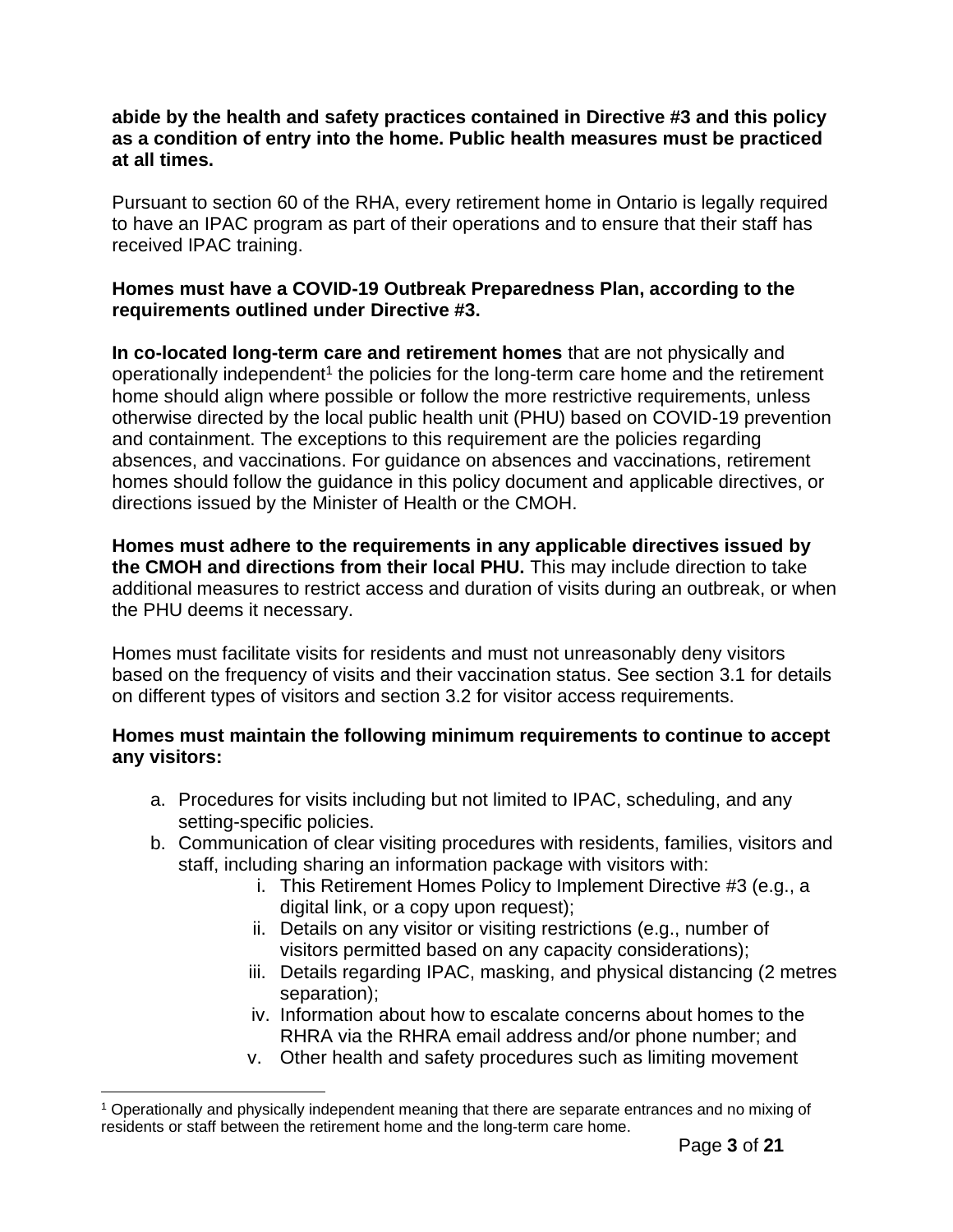around the home, if applicable, and ensuring visitors' agreement to comply with visiting procedures.

- c. A process for complaints about the administration of visiting policies and a timely process for resolving complaints.
- d. Requirements for visitor compliance with visiting policies and a process to notify residents and visitors that failure to comply with their visiting policies may result in discontinuation of visit(s) when risk of harm from continual non-compliance is considered too high. This must include a way to assess refusal of entry on a case-by-case basis.
- e. A process for recording all visits, including the name, contact information, date and time of visit, and resident visited for each visitor, to be kept for at least 30 days.
- f. Dedicated areas for both indoor and outdoor visits to support physical distancing (2 metres separation) between residents and visitors.
- g. Protocols to maintain best practices for IPAC measures prior to, during and after visits.

Retirement homes must ensure that the following are put in place to facilitate safe visits:

- a. **Adequate staffing**: The home has sufficient staff to implement the policies related to visitors and to ensure safe visiting as determined by the home's leadership.
- b. **Access to adequate PPE**: The home has adequate supplies of PPE required to support visits.
- c. **IPAC standards**: The home has appropriate cleaning and disinfection suppliesand adheres to IPAC standards, including enhanced cleaning.
- d. **Physical distancing**: The home can facilitate visits in a manner aligned with physical distancing protocols (2 metres separation).

Homes that restrict visits based on these factors are expected to communicate their decision to residents and provide the reasons for the decision.

### **3.1 Types of Visitors**

There are three categories of visitors: Essential Visitors, General Visitors, and Personal Care Service Providers.

#### **3.1.1 Not Considered Visitors**

Retirement home staff, students and volunteers as defined in the *Retirement Homes Act, 2010<sup>2</sup>* are not considered visitors.

#### **3.1.2 Essential Visitors**

 $2$  "Volunteer" in relation to a retirement home, means a person who works in or supplies services to thehome, but who is not part of the staff of the home and who does not receive a wage or salary for the services or work that the person provides in the home.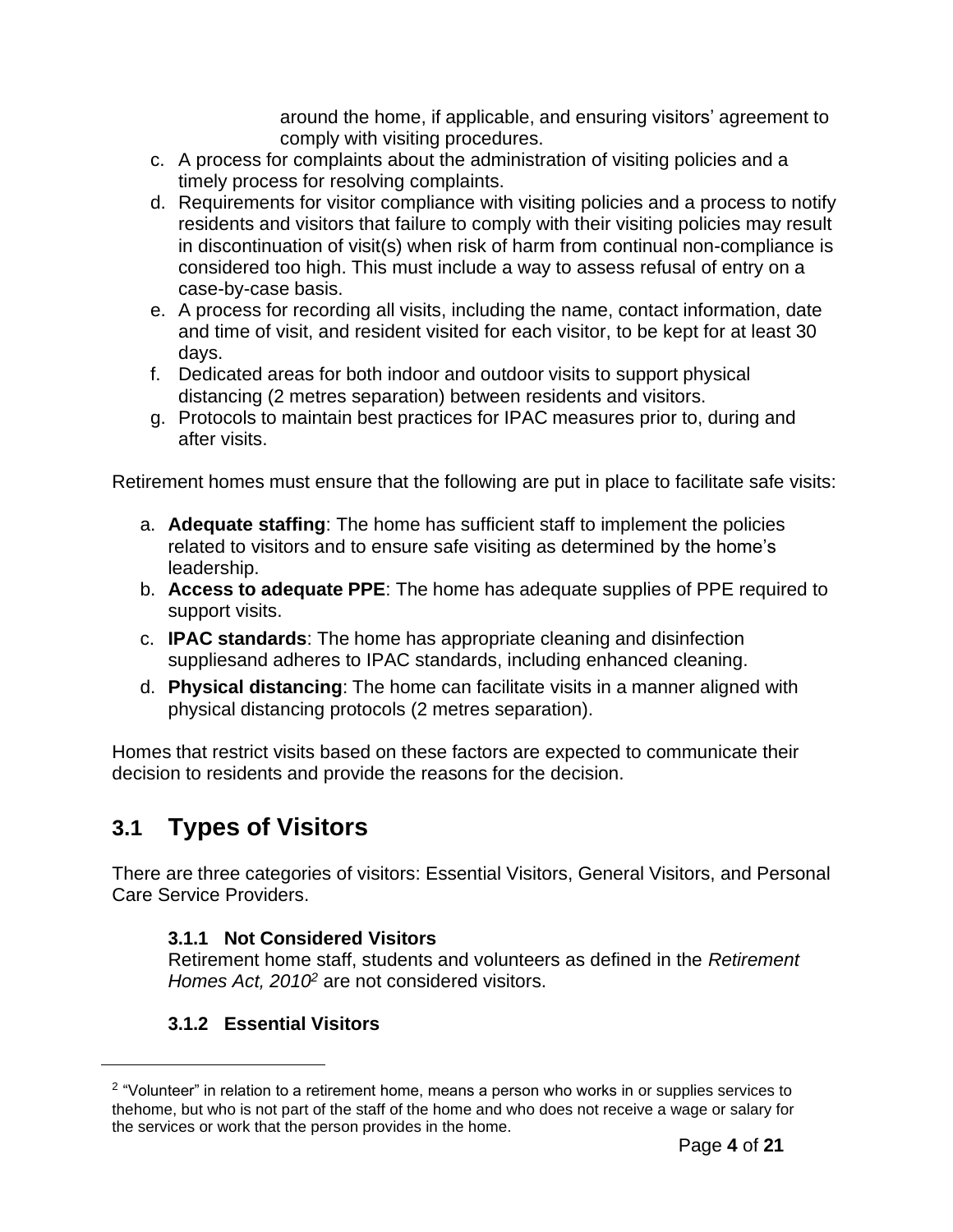Essential Visitors are persons performing essential support services (e.g., food delivery, inspectors, maintenance, or health care services (e.g., phlebotomy) or a person visiting a very ill or palliative resident).

There are two categories of Essential Visitors: Support Workers and Essential Caregivers.

#### **a) Support Workers**

A Support Worker is brought into the home to perform essential services for the home or for a resident in the home, including:

- a. Regulated health care professionals under the Regulated Health Professions Act, 1991 (e.g., physicians, nurses);
- b. Unregulated health care workers (e.g., personal support workers, personal/support aides, nursing/personal care attendants), including external care providers and Home and Community Care Support Service Providers (formerly LHIN providers);
- c. Authorized third parties who accommodate the needs of a resident with a disability;
- d. Health and safety workers, including IPAC specialists;
- e. Maintenance workers;
- f. Private housekeepers;
- g. Inspectors; and
- h. Food delivery.

Licensees are reminded to minimize unnecessary entry into the home. For example, licensees should encourage food or package delivery to the foyer for resident pick up or staff delivery.

#### **b) Essential Caregiver**

Essential Caregivers provide care to a resident, including supporting feeding, mobility, personal hygiene, cognitive stimulation, communication, meaningful connection, relational continuity and assistance in decision-making. Essential Caregivers may be family members, a privately hired caregiver, paid companions, and translators even if the person would also be considered a Support Worker.

Essential Caregivers must be designated by the resident or, if the resident is unable to do so, the resident's substitute decision-maker. The designation should be made in writing to the home. The necessity of an Essential Caregiver is determined by the resident or the substitute decision maker. Homes should have a procedure for documenting Essential Caregiver designations.

Essential Caregivers must not be denied access to residents, provided that they pass active screening and PPE requirements (e.g., vaccination status should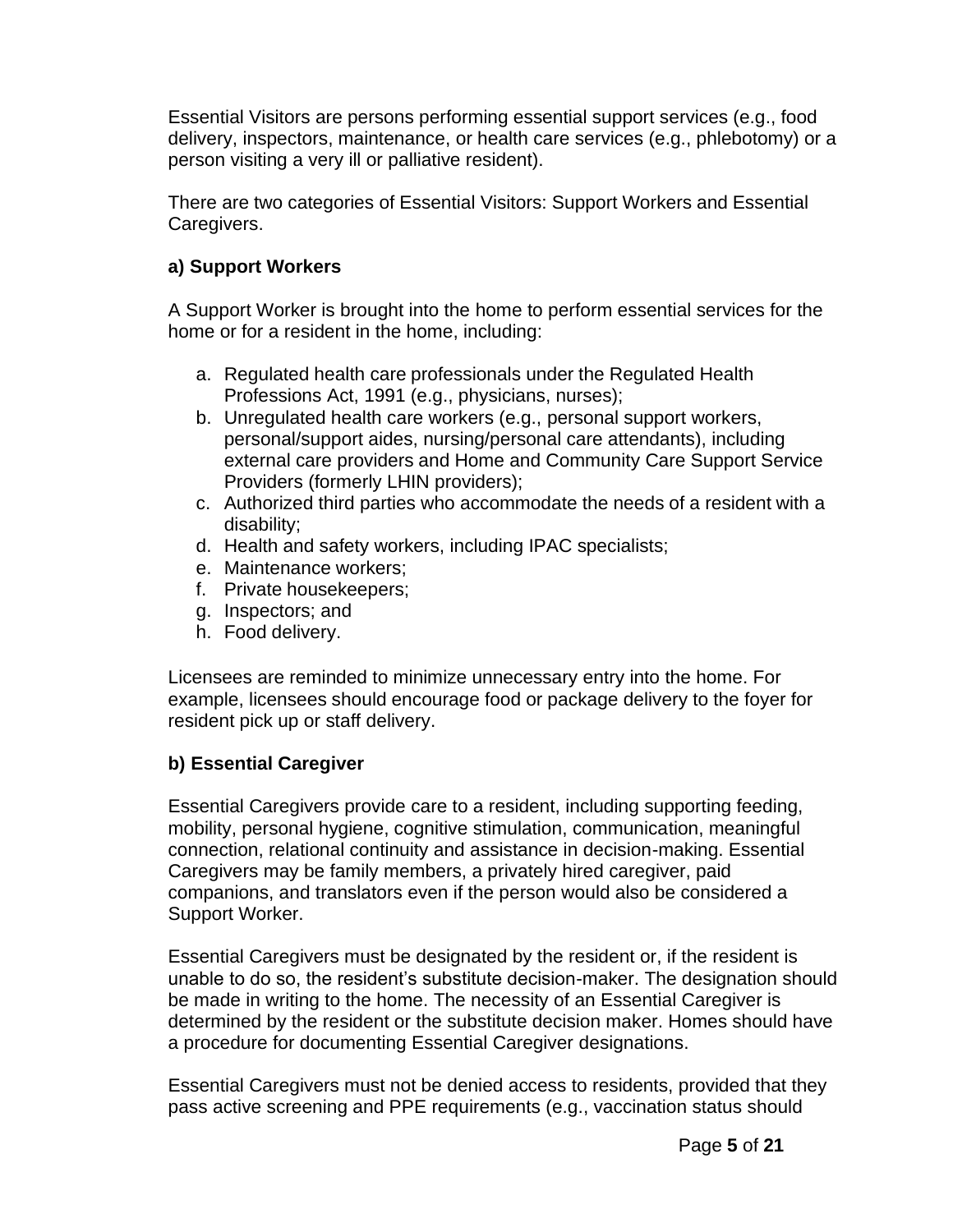not impact access).

In order to limit the spread of infection, a resident and/or their substitute decisionmaker should only be encouraged to change the designation of their Essential Caregiver in limited circumstances, including in response to:

- a. A change in the resident's care needs that is reflected in the plan of care;
- b. A change in the availability of a designated Essential Caregiver; and/or
- c. Due to the vaccination status of the designated Essential Caregiver.

#### **3.1.3 General Visitor**

A General Visitor is a person who is not an Essential Visitor and visits:

- a. For social reasons (e.g. family members and friends of resident);
- b. To provide non-essential services (may or may not be hired by the home or the resident and/or their substitute decision-maker); and/or
- c. As a prospective resident taking a tour of the home.

#### **3.1.4 Personal Care Service Providers**

A Personal Care Service Provider is a person who is not an Essential Visitor and visits to provide non-essential personal services to residents.

Personal Care Services include those outlined under the [Health Protection and](https://www.ontario.ca/laws/statute/90h07#top)  [Promotion Act,](https://www.ontario.ca/laws/statute/90h07#top) such as hair salons and barbershops, manicure and pedicure salons, and aesthetician services that are not being provided for medical or essential reasons.

### **3.2 Access to Homes**

Local PHUs may require restrictions on visitors in part or all of the home, depending on the specific situation. The home and visitors must abide by any restrictions imposed by a PHU, which override any requirements or permissions in this policy if there is a conflict.

All visitors to the home must follow public health measures (e.g., active screening, wearing a medical mask while indoors, IPAC, and maintaining physical distancing) for the duration of their visit in the home.

If an area in a home is in outbreak, eye protection is required when providing direct care to residents.

**Residents who are not isolating** may receive Essential Visitors, General Visitors, and Personal Care Service Providers if they are not living in the outbreak area of a home.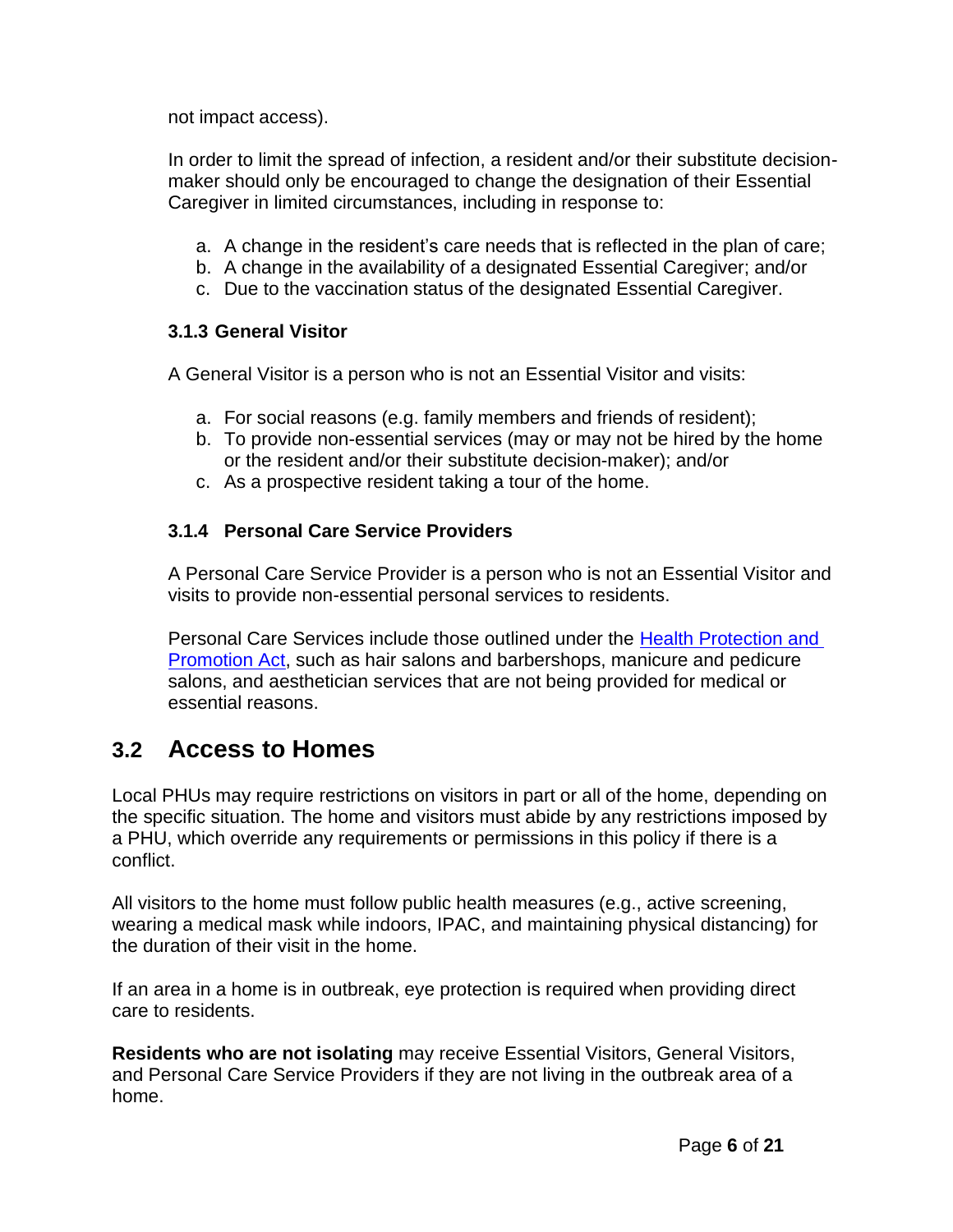**Residents who are isolating** under Contact and Droplet Precautions may only receive Essential Visitors.

When a resident is isolating, the home must provide supports for their physical and mental well-being to mitigate any potential negative effects of isolation. This includes individualized mental and physical stimulation that meet the abilities of the individual. Homes should use sector best practices wherever possible.

#### **3.2.1 Essential Visitors**

Essential Visitors are **permitted regardless of vaccination status** if they pass active screening.

Essential Visitors may visit a resident who is isolating, but must follow public health measures (e.g., hand hygiene and masking) for the duration of visit.

External Care Providers (ECPs): ECPs are employees, staff or contractors of Home and Community Care Support Services (HCCSS) (formerly Local Health Integration Networks (LHINs)) and provide services to residents. They are considered Essential Visitors to retirement homes and must comply with the requirements under CMOH's Directive #3 and this policy.

#### **3.2.2 General Visitors**

General Visitors are **permitted regardless of vaccination status** if they pass active screening.

General Visitors are permitted unless a resident is isolating and on Droplet and Contact Precautions, or the home is advised by the local PHU to stop general visits (e.g., during an outbreak).

To further limit risk to residents, General Visitors who have symptoms of COVID-19, have tested positive for it or who are close contacts of someone with COVID-19, including those with a household member who is symptomatic, should avoid visiting homes for **10 days from the onset of symptoms or from receiving a positive test result or from the date of their last exposure (whichever is earlier).**

**The number of General Visitors** should be **based on the capacity of the location** where the visit will take place and should allow sufficient space for physical distancing.

For all visits, sufficient space must be available to allow for physical distancing. In addition, **contact visits are allowed** for all General Visitors regardless of vaccination status.

For all visits with General Visitors, homes should have the following measures in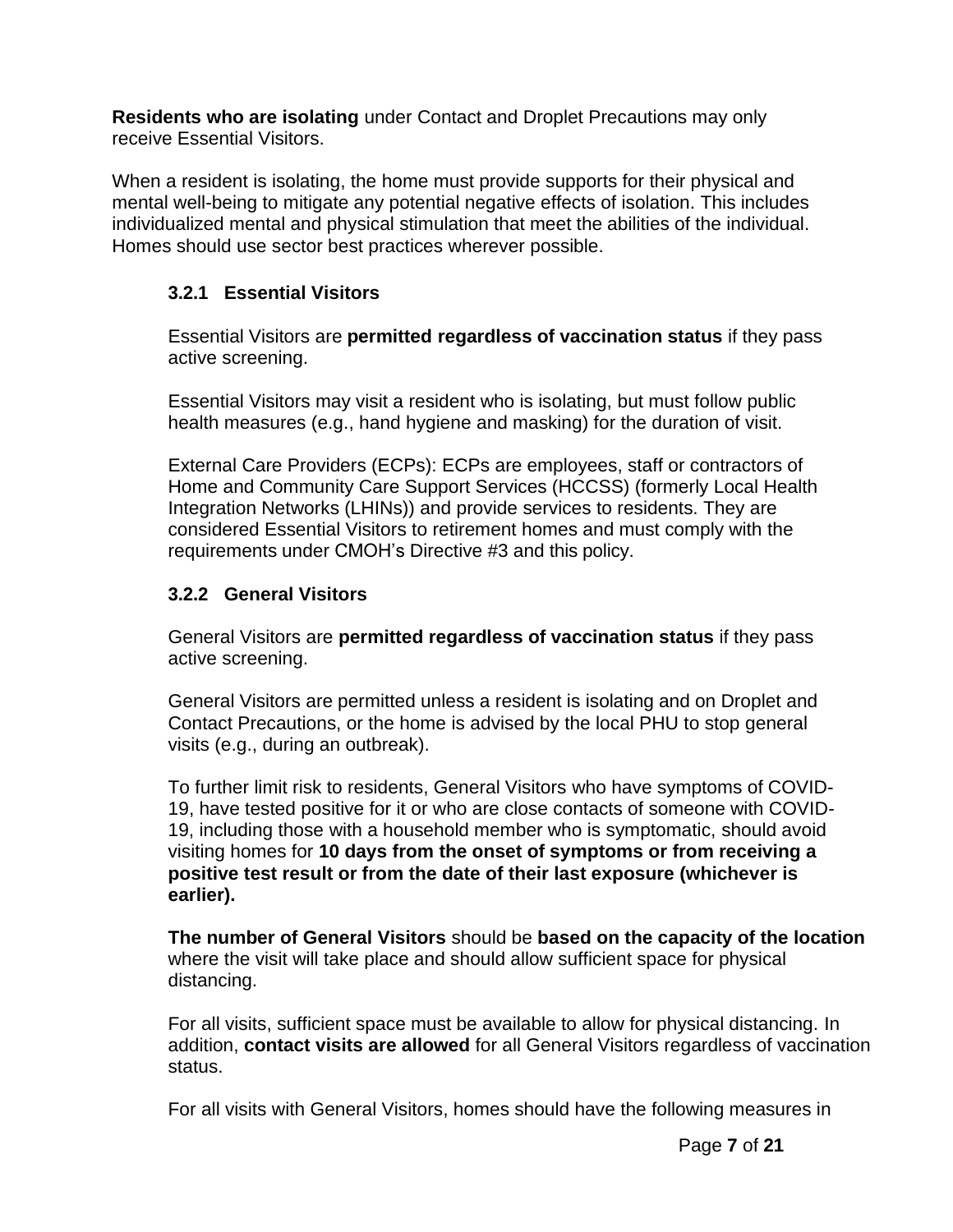place:

- Homes should ensure equitable visitor access for those residents who are not isolating.
- Visits should be booked in advance.
- General Visitors must wear a medical mask while indoors, maintain physical distancing, and perform hand hygiene for the entire duration of their visit.
- Residents should be strongly encouraged to wear a mask for the duration of the visit while indoors and must wear a mask while in common areas. Opening windows should be considered for indoor and in-suite visits to allow for air circulation.

#### **3.2.3 Personal Care Service Providers**

Personal Care Service Providers who are visiting or work in a retirement home are permitted to provide services in alignment with provincial requirements if they pass active screening

When providing services, Personal Care Service Providers must:

- Follow required public health and IPAC measures for Personal Care Service Providers and those of the home;
- Wear a medical mask for the duration of their time at the home;
- Only provide services to residents who are wearing a medical mask, except for where this is not tolerated by residents, or in the case of dental procedures;
- Practice hand hygiene and conduct environmental cleaning after each appointment; and
- Document all residents served and maintain this list for at least 30 days to support outbreak management.

The number of Personal Care Service Providers should be based on the capacity of the location where the service will take place and should allow for sufficient space for physical distancing between providers.

### **3.3 Screening Visitors for COVID-19**

There are three layers of screening that homes use to prevent and manage outbreak: Active Screening, Asymptomatic Testing, and Safety Review (for proper use of PPE).

#### **3.3.1 Active Screening**

Homes should have an established process for active screening that is communicated to anyone entering the home.

Page **8** of **21** All Visitors must be **actively screened** to be permitted entry including for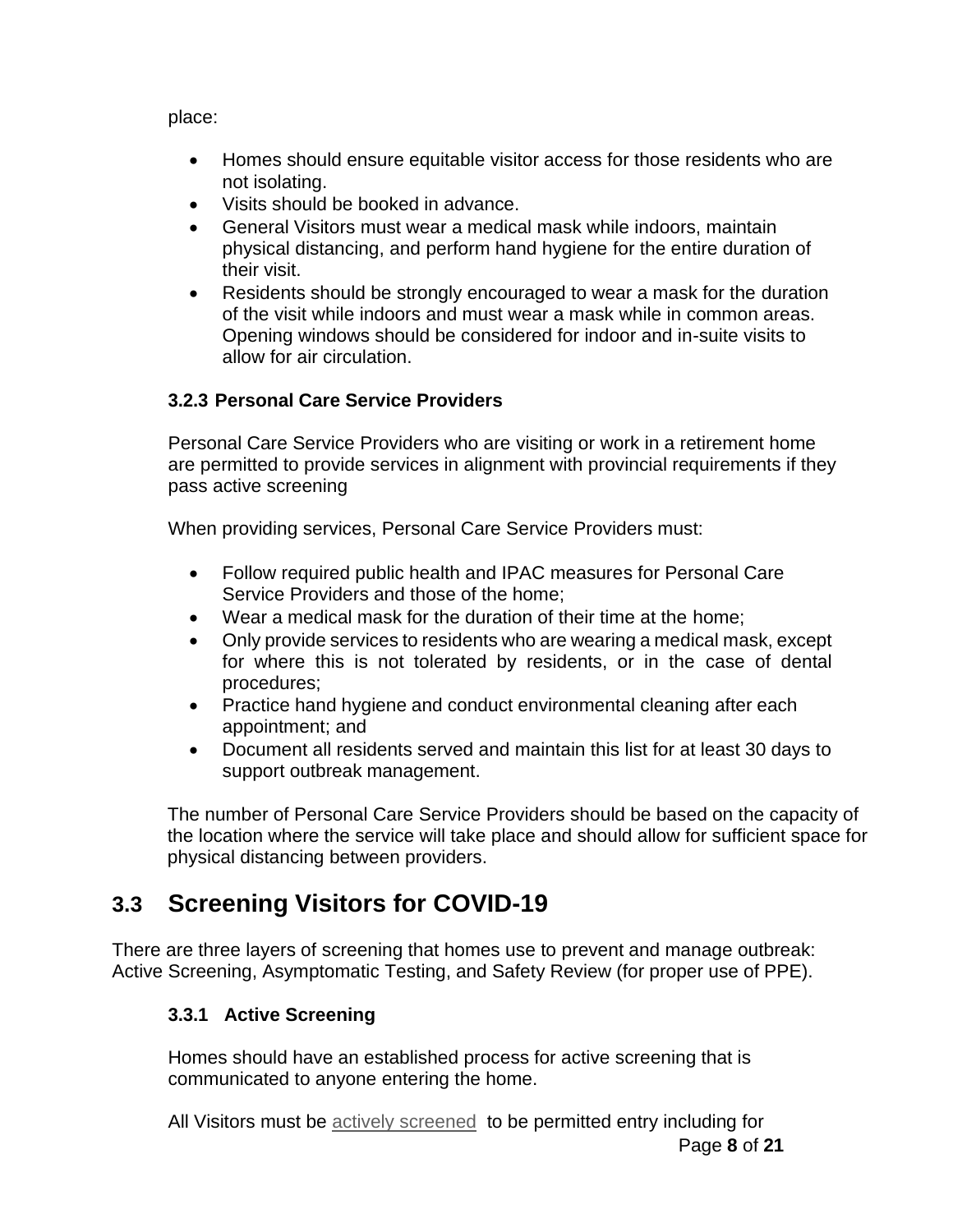outdoor visits. Homes must follow the Ministry of Health's [COVID-19 Screening](http://www.health.gov.on.ca/en/pro/programs/publichealth/coronavirus/docs/2019_screening_guidance.pdf) [Tool for Long-Term Care Homes and Retirement Homes,](http://www.health.gov.on.ca/en/pro/programs/publichealth/coronavirus/docs/2019_screening_guidance.pdf) effective March 18, 2022 or as current, for the minimum active screening requirements and exemptions to them.

Homes should incorporate options for how active screening will be conducted (e.g., prearrival submission of online screening or in person on arrival). Homes may use mobile apps or other tools to facilitate active screening. However, all persons entering the home should be logged and their screening results documented prior to being permitted entry. For example, a staff or visitor may complete an online screening tool and have theirresults sent electronically to the screener or demonstrate their results to the screener prior to entry.

Any staff or visitor who fails active screening must not be allowed to enter the home, must be advised to follow current [case and contact recommendations](https://www.health.gov.on.ca/en/pro/programs/publichealth/coronavirus/docs/contact_mngmt/management_cases_contacts_omicron.pdf) and must be encouraged to be tested.

• Visitors are **not permitted access** if they do not pass screening, but homes should have a protocol in place that assesses entry on a case-bycase basis which includes the assurance that resident care can be maintained if entry is refused.

Exemptions to active screening apply to first responders and visitors for imminently palliative residents who are not required to pass screening but must remain masked and maintain physical distance from other residents and staff.

Homes should document entry of all persons to the home and their screening results. Documentation must be retained for at least 30 days and be readily available to the local PHU for outbreak management purposes. This should include screening results based on the requirements underDirective #3 and the safety review outlined below in sections 3.3.3 and 3.3.4.

#### **3.3.2 Asymptomatic Testing**

Testing requirements outlined in the Letter of Instructions issued by the Chief Medical Officer of Health were lifted effective March 14, 2022. For more information on asymptomatic testing refer to [RHRA's recommendation](https://mailchi.mp/43bbce65934b/rhra-covid-19-info-8031522) released on March 14, 2022.

#### **3.3.3 Test to Work**

Staff who work and/or live in retirement homes must notify their employer when: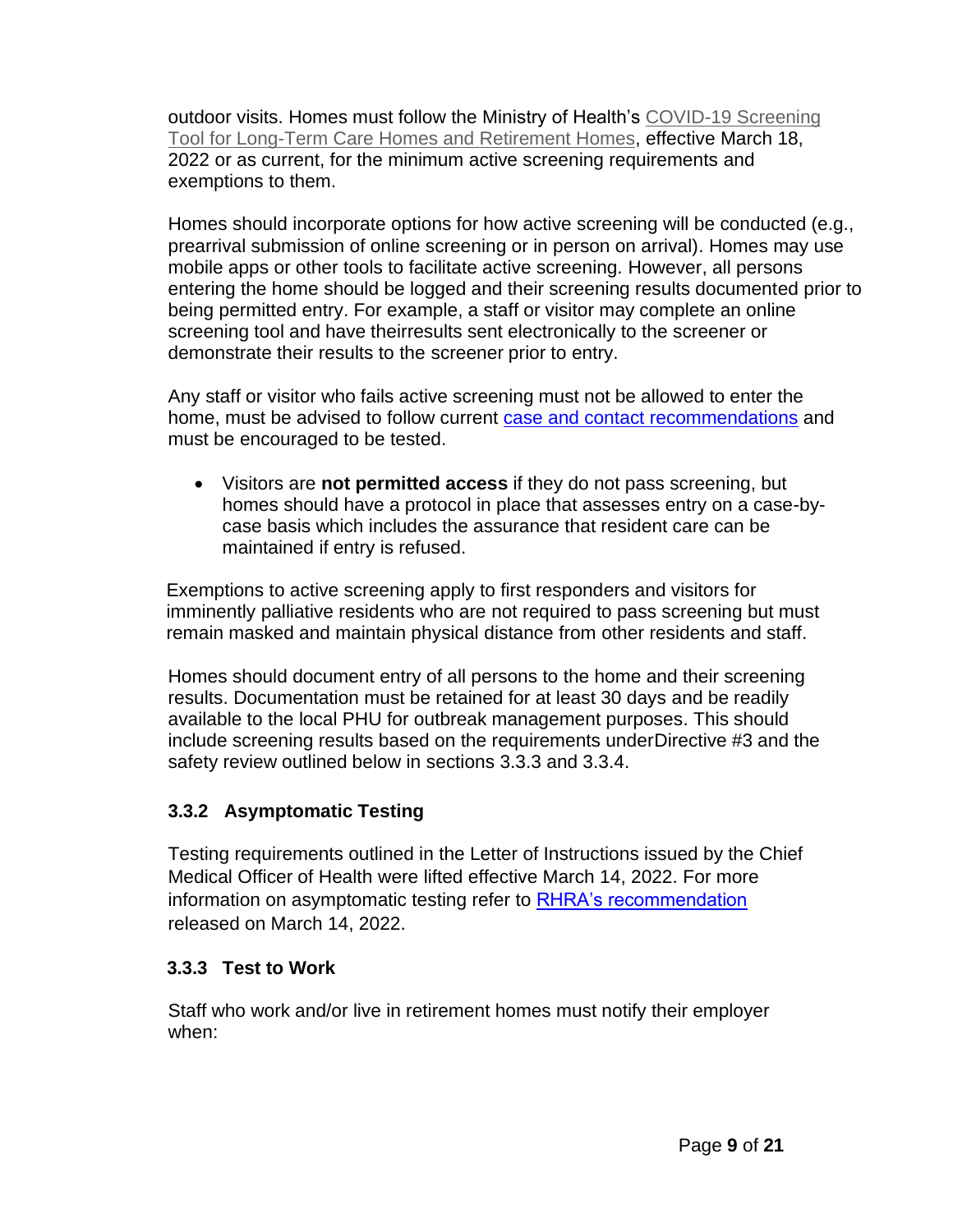- They have had a close<sup>3</sup> contact with a person who has tested positive for COVID-19.
- When they are in ongoing close contact with and are not able to effectively isolate away from a COVID-19 case (e.g., providing care to a COVID-19 positive household member).
- When they have received a positive COVID-19 test result or have symptoms of COVID-19 (i.e., are a confirmed or suspect COVID-19 case).

Based on the Ministry of Health's [Management of Cases and Contacts of](https://www.health.gov.on.ca/en/pro/programs/publichealth/coronavirus/docs/contact_mngmt/management_cases_contacts.pdf)  [COVID-19 in Ontario](https://www.health.gov.on.ca/en/pro/programs/publichealth/coronavirus/docs/contact_mngmt/management_cases_contacts.pdf) retirement home staff who have COVID-19 ("cases" whether confirmed by testing or assumed on the basis of symptoms) or who have had close contacts with an individual who tested positive for COVID-19 ("close contacts") must not attend work for 10 days from symptom onset/positive test or last exposure $4$  to a case if a close contact.

#### **Retirement Homes that May Implement Test to Work**

In high-risk settings such as retirement homes, "Test to Work" may be implemented to manage return to work for staff who are cases of or close contacts of cases of COVID-19, both in routine operations and as part of mitigating critical staffing shortages, and without requiring the approval of the local PHU.

Retirement homes should consult with the workplace joint health and safety committee about the measures and procedures that are being taken for workplace safety.

#### **Staffing Options**

- The following table outlines progressive levels of risk options for staffing with early return of COVID-19 cases and close contacts with cases of COVID-19. When available, use of testing options is preferred to other options. Asymptomatic close contacts should be prioritized for return to work over positive COVID-19 cases.
- The lowest-risk staffing option includes test-based return to work of contacts that **should be used first and can be used for routine operations when there are no staffing shortages.**
- If staffing shortages are impacting care, the lowest-risk staffing option should be exhausted prior to progressing to options with more risk of COVID-19 transmission.

<sup>&</sup>lt;sup>3</sup> Close contact means you were in close proximity (less than 2 metres) to a COVID-19 positive person for at least 15 minutes or for multiple short periods of time without appropriate measures such as masking and use of personal protective equipment and in the period of time 48 hours prior to that individual's symptom onset (or positive test result if they were asymptomatic) and until they started isolating.

 $4$  Last exposure would be the last time they interacted with the COVID-19 case during the COVID-19 case's isolation period.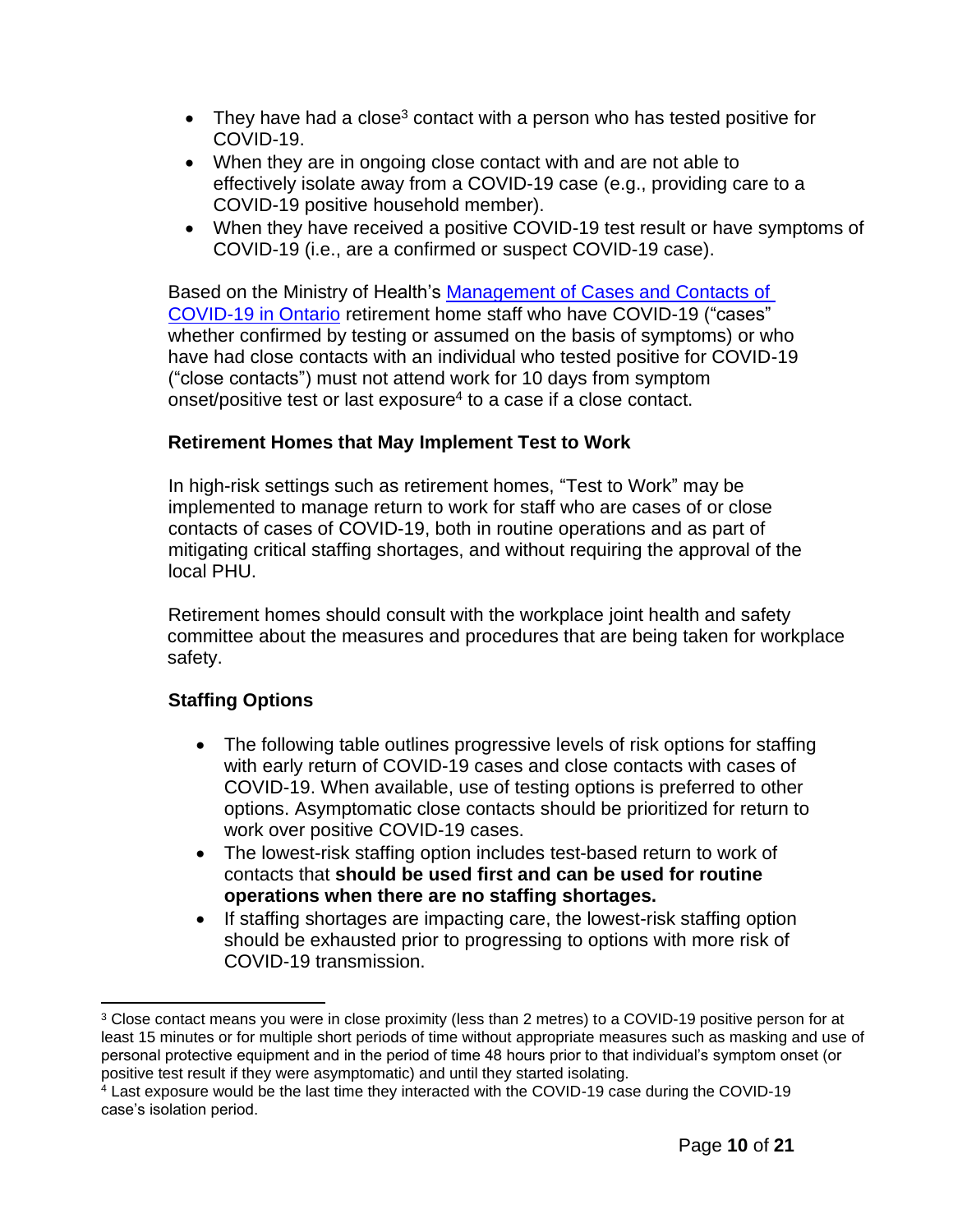• Retirement homes are responsible for implementing the early return to work option that would best serve the needs of the home, including balancing the risk of insufficient staffing to residents.

|                                                                                                                      | <b>Asymptomatic</b><br><b>Close Contact</b><br>with Testing<br><b>Available</b>                                                                                                                                                                                                                                                                                                                                                                                                                        | <b>Asymptomatic</b><br><b>Close Contact</b><br>with Testing not<br>available       | <b>Positive COVID-19 Cases with</b><br>or Without Testing Available                                                                                                                                                                                                                                                                                                                                                             |
|----------------------------------------------------------------------------------------------------------------------|--------------------------------------------------------------------------------------------------------------------------------------------------------------------------------------------------------------------------------------------------------------------------------------------------------------------------------------------------------------------------------------------------------------------------------------------------------------------------------------------------------|------------------------------------------------------------------------------------|---------------------------------------------------------------------------------------------------------------------------------------------------------------------------------------------------------------------------------------------------------------------------------------------------------------------------------------------------------------------------------------------------------------------------------|
| <b>Lowest</b><br><b>Risk</b><br><b>Staffing</b><br><b>Option</b><br>(For<br><b>Routine</b><br><b>Operati</b><br>ons) | Return to work<br>$\bullet$<br>after a negative<br>molecular test<br>(e.g. PCR, rapid<br>molecular)<br>collected on/after<br>day 5 from last<br>exposure.<br><b>OR</b><br>Return to work<br>following a<br>negative molecular<br>test (e.g. PCR,<br>rapid molecular)<br>prior to first shift (if<br>collected before<br>day 5) AND<br>perform daily RAT<br>for 10 days after<br>last exposure or<br>until a second<br>negative molecular<br>test is collected<br>on/after day 5 from<br>last exposure. | $\bullet$ Return to<br>work after 10<br>days from last<br>exposure to<br>the case. | Return to work after 10<br>$\bullet$<br>days from symptom onset<br>or initial positive test<br>(whichever is earliest).<br><b>OR</b><br>Return to work after single<br>negative molecular test (e.g.<br>PCR, rapid molecular) or two<br>negative RATs collected 24<br>hours apart any time prior to<br>10 days.<br><b>AND</b><br>No fever and symptoms<br>must be improving for 24<br>hours (48 hours if<br>vomiting/diarrhea). |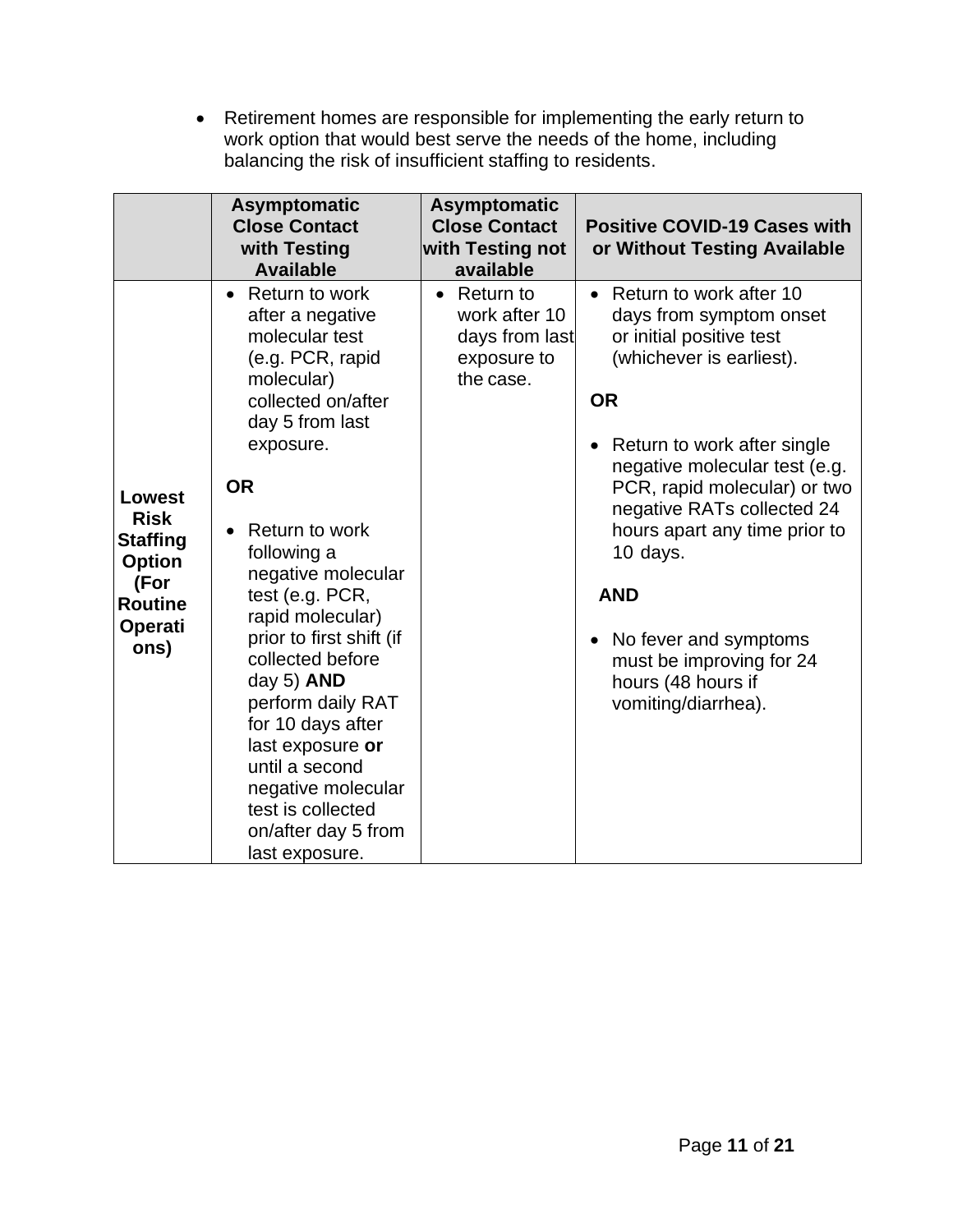|                                                                                                                                            | <b>Asymptomatic</b><br><b>Close Contact</b><br>with Testing<br><b>Available</b>                                                                                                                                                                                                                                        | <b>Asymptomatic</b><br><b>Close Contact</b><br>with Testing not<br>available                                                                                | <b>Positive COVID-19 Cases with</b><br>or Without Testing Available                                                                                                                                                                                                                                                                                                                                                                 |
|--------------------------------------------------------------------------------------------------------------------------------------------|------------------------------------------------------------------------------------------------------------------------------------------------------------------------------------------------------------------------------------------------------------------------------------------------------------------------|-------------------------------------------------------------------------------------------------------------------------------------------------------------|-------------------------------------------------------------------------------------------------------------------------------------------------------------------------------------------------------------------------------------------------------------------------------------------------------------------------------------------------------------------------------------------------------------------------------------|
| <b>Moderate</b><br><b>Risk</b><br><b>Staffing</b><br><b>Options</b><br>(For<br><b>Critical</b><br><b>Staffing</b><br><b>Shortage</b><br>s) | Return to work<br>$\bullet$<br>after two negative<br>RATs collected 24<br>hours apart.<br><b>AND</b><br><b>Continue daily RATs</b><br>$\bullet$<br>for 10 days after last<br>exposure OR until a<br>negative molecular<br>test (e.g. PCR, rapid<br>molecular) is<br>collected on/after<br>day 5 from last<br>exposure. | Return to<br>$\bullet$<br>work on day<br>7 from last<br>exposure,<br>with<br>workplace<br>measures for<br>reducing risk<br>ofexposure<br>until day 10.      | Return to work on day 7<br>from symptom onset or initial<br>positive test (whichever is<br>earliest) without testing AND<br>if ONLY caring for COVID-19<br>positive residents.<br><b>AND</b><br>No fever and symptoms<br>must be improving for 24<br>hours(48 hours if<br>vomiting/diarrhea).                                                                                                                                       |
| <b>Higher</b><br><b>Risk</b><br><b>Staffing</b><br><b>Options</b><br>(For<br><b>Critical</b><br><b>Staffing</b><br><b>Shortag</b><br>es)   | Return to work<br>$\bullet$<br>after a single<br>negative RAT<br>prior to shift.<br><b>AND</b><br><b>Continue daily RATs</b><br>$\bullet$<br>for 10 days after last<br>exposure OR until a<br>negative molecular<br>(e.g., PCR, rapid<br>molecular) test is<br>collected on/after<br>day 5 from last<br>exposure.      | $\bullet$ Return to<br>work on day<br>5 after last<br>exposure and<br>continue<br>workplace<br>measures for<br>reducing risk<br>ofexposure<br>until day 10. | This option is only to be<br>$\bullet$<br>used in dire staffing<br>situations after all other<br>options have been<br>exhausted and with<br>appropriate IPAC in place.<br>Return to work earlier than<br>day 7 (e.g., day 5 or6)<br>without testing AND if<br>working ONLY with COVID-<br>19 positive residents.<br><b>AND</b><br>No fever and symptoms<br>must be improving for 24<br>hours<br>(48 hours if<br>vomiting/diarrhea). |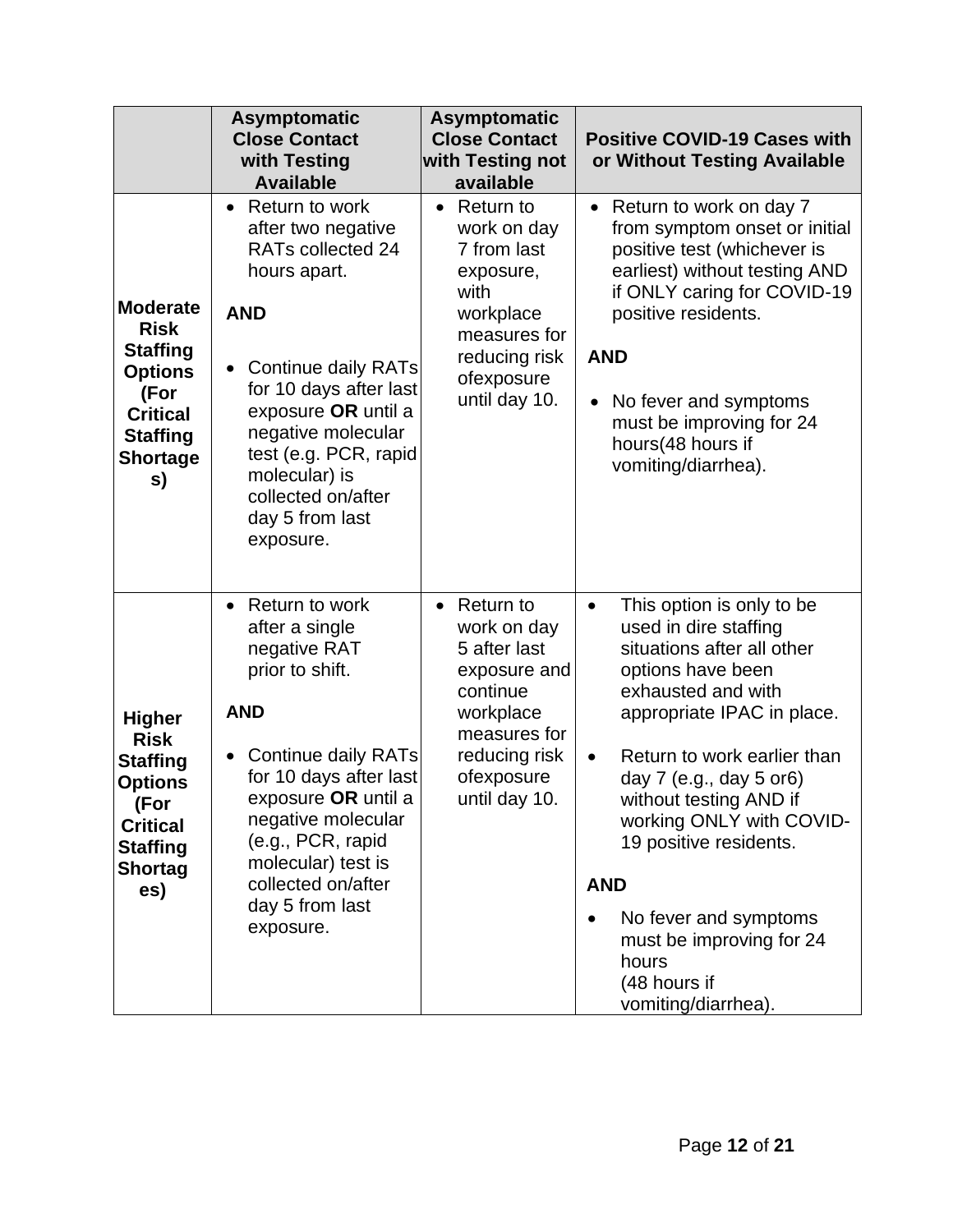#### **Workplace Measures for Reducing Risk of Exposure under Critical Staffing Shortages (Moderate Risk and High-Risk Staffing Options)**

- Where possible, avoid assigning staff on early return to work to vulnerable residents (e.g., immunocompromised, unvaccinated).
- PPE and IPAC practices should be reviewed (including audits) to ensure meticulous attention to measures for staff on early return to work.
- Prioritize cohorting of staff who are early returned cases to working with COVID-19 positive patients only, due to their residual risk of transmission.
- Additional workplace measures for individuals on early return to work may include:
	- o Active screening ahead of each shift.
	- o Individuals on early return to work should not remove their mask when in the presence of other staff to reduce exposure to co-workers (i.e. not eating meals/drinking in a shared space such as conference room or lunch room).
	- o Working in only one facility, where possible.
	- o Ensuring well-fitting source control masking for the staff on early return to work to reduce the risk of transmission (e.g. a well fitting medical mask or fit or non-fit tested N95 respirators or KN95s).

#### **Administrative Considerations for Selecting Staff for Return to Work under Critical Staffing Shortages (Moderate Risk and High-Risk Options)**

- The fewest number of staff who are close contacts or who are COVID-19 cases should return to work early to allow for business continuity and safe operations.
- Staff who are nearest to completion of their isolation period should be returned first.
- Where possible, preferential return to work for those who have received all recommended doses of the COVID-19 vaccine (including booster doses) should be considered.
- Those who have an exposure to a COVID-19 case that does **not** live with them should be prioritized to return before those who have ongoing exposure to a household member with COVID-19.

#### **3.3.4. Training and Best Practices**

#### **a. Safety Review**

#### **i. Safety Review – General Visitor and Personal Care Service Provider**

Prior to visiting any resident for the first time, and at least once every month thereafter, homes should ask General Visitors and PersonalCare Service Providers, regardless of vaccination status, to verbally attest to the home that they have:

- Read/Re-Read the following documents:
	- o The home's visitor policy; and
	- o Public Health Ontario's document entitled *[Recommended Steps:](https://www.publichealthontario.ca/-/media/documents/ncov/ipac/ppe-recommended-steps.pdf?la=en) Putting [on Personal](https://www.publichealthontario.ca/-/media/documents/ncov/ipac/ppe-recommended-steps.pdf?la=en) Protective Equipment (PPE).*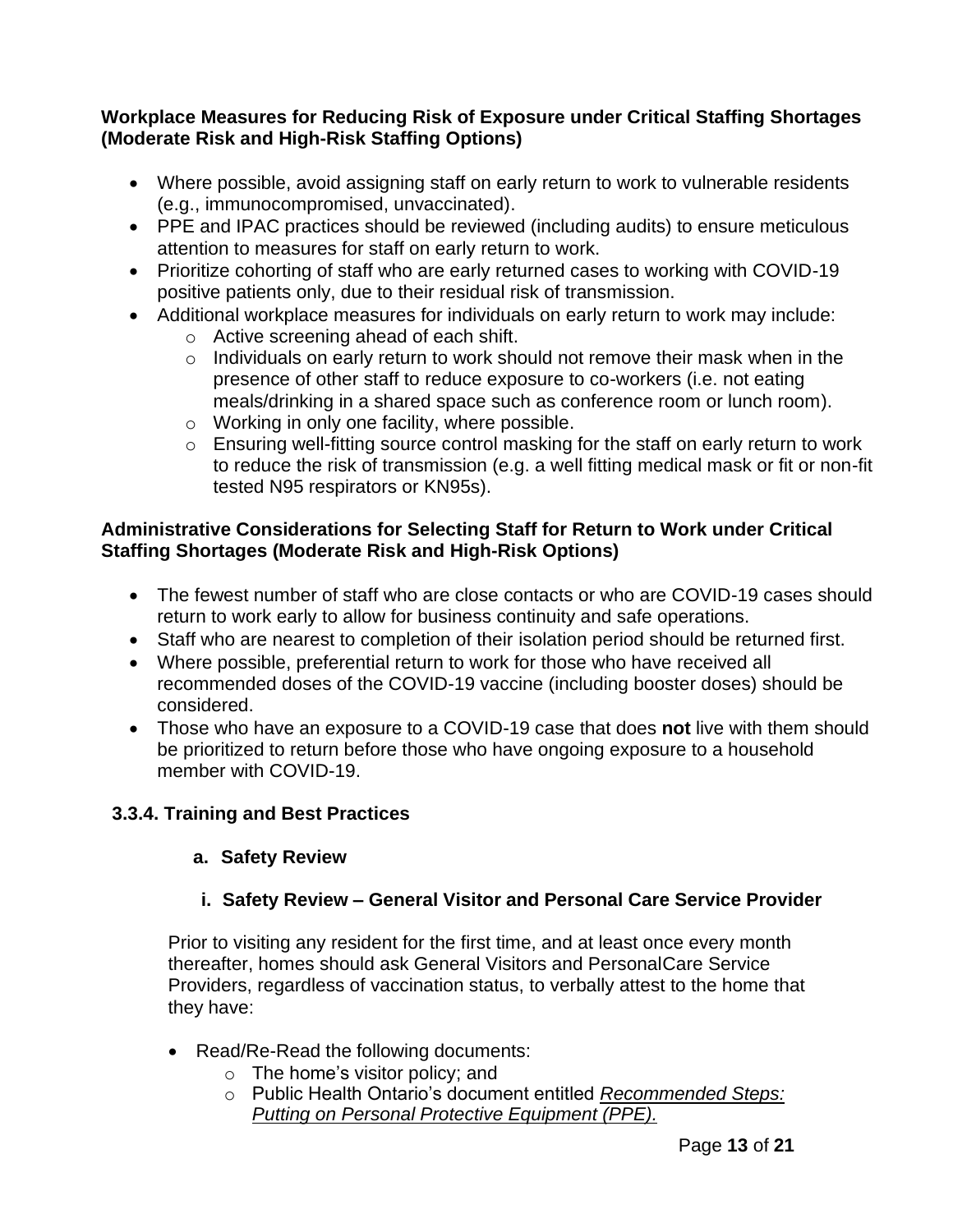- Watched/Re-watched the following Public Health Ontario videos:
	- o Putting on Full Personal Protective [Equipment;](https://www.publichealthontario.ca/en/videos/ipac-fullppe-on)
	- o Taking off Full Personal Protective [Equipment;](https://www.publichealthontario.ca/en/videos/ipac-maskeyes-off) and
	- o How [to Hand](https://www.publichealthontario.ca/en/health-topics/infection-prevention-control/hand-hygiene/jcyh-videos) Wash.

#### **ii. Safety Review – Essential Visitors**

Prior to visiting any resident in a home declared in outbreak for the first time, the home should provide training to Essential Caregivers and Support Workers who are not trained as part of their service provision or through their employment.

Training must address how to safely provide direct care, including putting on (donning) and taking off (doffing) required PPE, and hand hygiene. If the home does not provide the training, it must direct Essential Caregivers and Support Workers to appropriate resources from [Public Health Ontario](https://www.publichealthontario.ca/en/education-and-events/online-learning/ipac-fundamentals) to acquire this training.

For homes not in outbreak, prior to visiting any resident for the first time, and at least once every month thereafter, homes must ask Essential Caregivers and Support Workers to verbally attest to the home that they have:

- Read/Re-Read the following documents:
	- o The home's visitor policy; and
	- o Public Health Ontario's document entitled *[Recommended Steps:](https://www.publichealthontario.ca/-/media/documents/ncov/ipac/ppe-recommended-steps.pdf?la=en) Putting [on Personal](https://www.publichealthontario.ca/-/media/documents/ncov/ipac/ppe-recommended-steps.pdf?la=en) Protective Equipment (PPE).*
- Watched/Re-watched the following Public Health Ontario videos:
	- o Putting on Full Personal Protective [Equipment;](https://www.publichealthontario.ca/en/videos/ipac-fullppe-on)
	- o Taking off Full Personal Protective [Equipment;](https://www.publichealthontario.ca/en/videos/ipac-maskeyes-off) and
	- o How [to Hand](https://www.publichealthontario.ca/en/health-topics/infection-prevention-control/hand-hygiene/jcyh-videos) Wash.

#### **b. Personal Protective Equipment**

Visitors must wear PPE as required in Directive #3, which requires retirement homes to follow Directive #5 for Hospitals and [Long-Term Care Homes.](https://www.health.gov.on.ca/en/pro/programs/publichealth/coronavirus/docs/directives/public_hospitals_act.pdf)

#### **i. Essential Visitors**

Support Workers are responsible for bringing their own PPE to comply with requirements for Essential Visitors as outlined in Directive #3. Retirement homes should provide access to PPE to Essential Caregivers if they are unable to acquire PPE independently, including to medical (surgical/procedure) masks, eye protection (e.g., face shields or goggles) and any additional PPE when providing care to residents who are isolating on Droplet and Contact Precautions. Homes must intervene and reinforce appropriate uses of PPE if improper practices are alleged or observed. Essential Visitors must also follow staff reminders and coaching on proper use of PPE.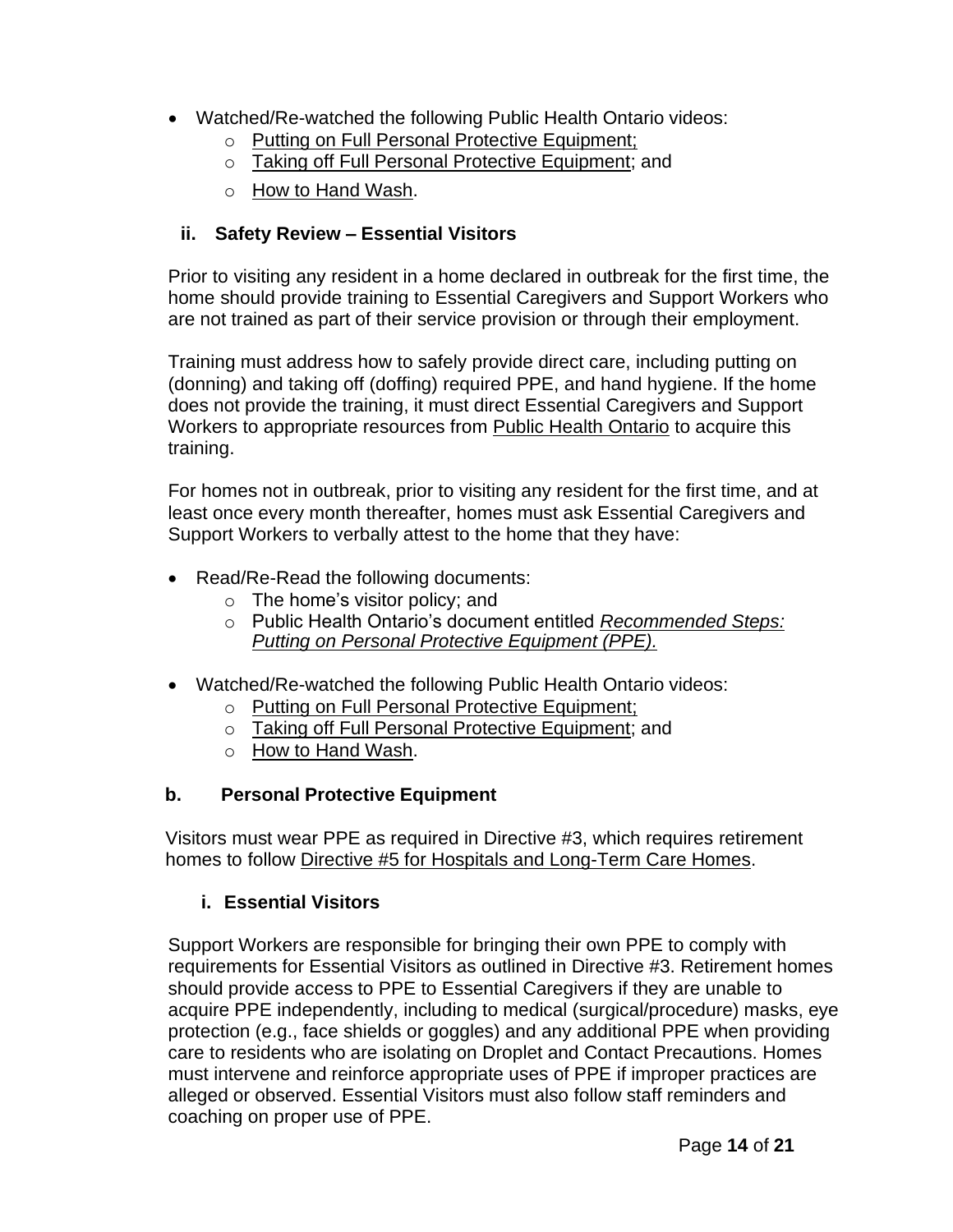#### **ii. General Visitors and Personal Care Service Providers**

All General Visitors and Personal Care Service Providers must wear a medical mask for indoor visits and are responsible for bringing their own mask. General Visitors are not required to wear a mask while outdoors.

General Visitors and Personal Care Service Providers must attest to having read the documents and watched the videos on PPE, as described in Section 3.3.4. Homes must intervene and reinforce appropriate uses of PPE if improper practices are alleged or observed. General Visitors must also follow staff reminders and coaching on proper use of PPE.

# **4. REQUIREMENTS FOR ABSENCES**

For all types of absences, residents must be provided with a medical maskfree of charge if they are unable to source one and reminded to practice public health measures, such as physical distancing (2 metres separation) and hand hygiene, while they are away from the home. Additionally, all residents on an absence, regardless of type or duration of the absence, must be actively screened upon their return to the home.

### **4.1 Types of Absences**

There are four types of absences:

- **1. Medical absences**  absences to seek medical and/or health care.
- **2. Compassionate/palliative absences**  absences that include, but are not limited to, absences for the purposes of visiting a dying loved one.
- **3. Short term (day) absences**  can be split into:
	- **i. Essential outings** absences for reasons of groceries, pharmacies, and outdoor physical activity; and
	- **ii. Social outings**  absences other than for medical, compassionate/palliative, or essential outings.
- **4. Temporary (overnight) absences** refer to absences for two or more days and one or more nights away from the home for non-medical purposes.

## **4.2 Absence Requirements**

In alignment with [Directive #3,](https://www.health.gov.on.ca/en/pro/programs/publichealth/coronavirus/docs/directives/LTCH_HPPA.pdf) absences for medical or compassionate/palliative reasons are the only absences permitted when the resident is in isolation on Droplet and Contact Precautions (due to symptoms, exposure, and/or diagnosis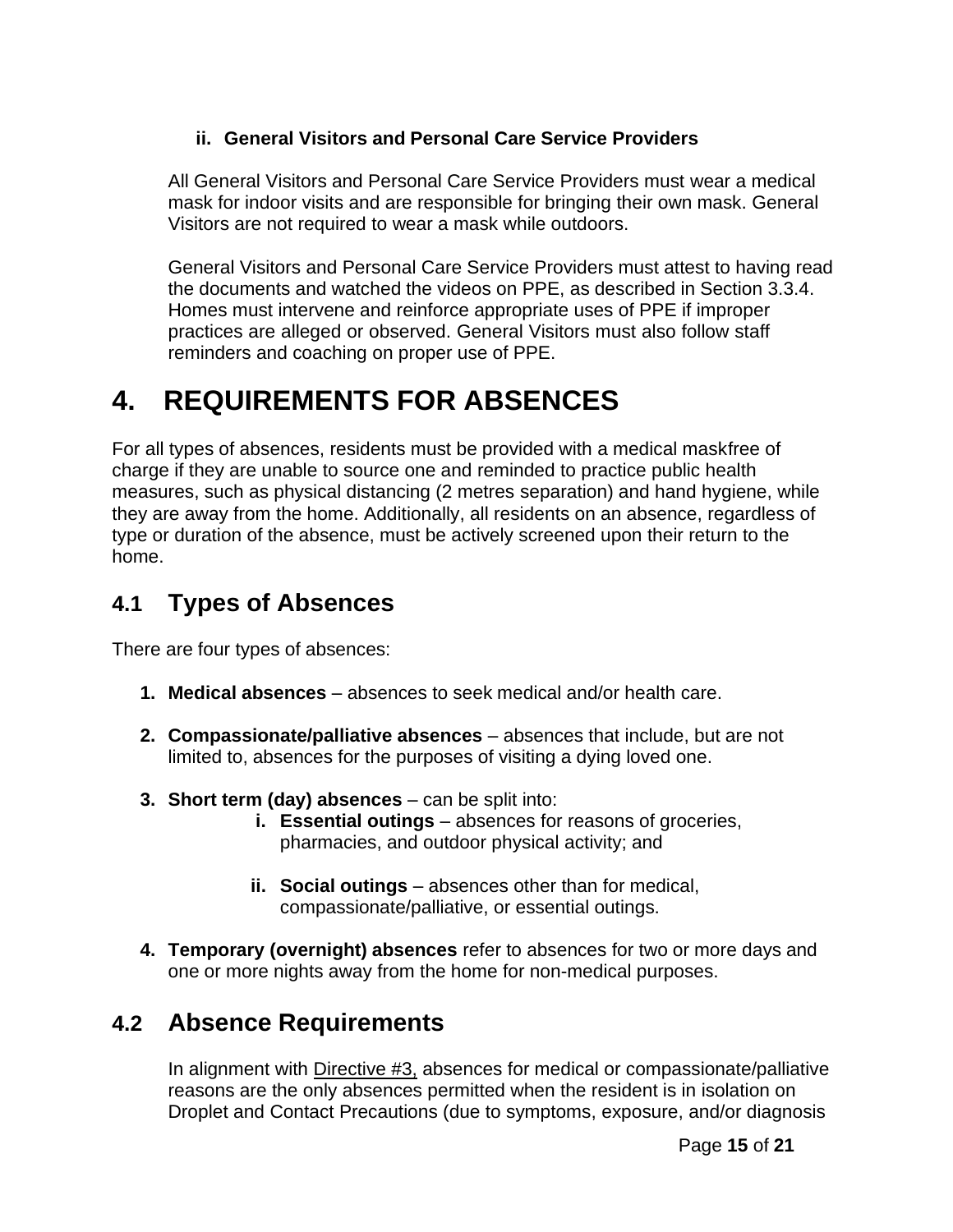of COVID-19) or when the home is in outbreak. Homes should consult their local PHU for their advice.

Residents are permitted to go on Essential Outings, including walks either on or off the premises, at all times except when that resident is isolating and on Droplet and Contact Precautions, or as directed by the local PHU.

Residents may not be permitted to start Short Term (Day) Absences and Temporary (Overnight) Absences if the resident is isolating on additional precautions, or when advised by public health.

Any resident who has been in close contact with an individual who is positive for COVID-19 or symptomatic following a short-term or temporary absence should be managed as a close contact as per the Ministry of Health COVID-19 [Guidance: Long-Term Care Homes and Retirement Homes for Public Health](https://www.health.gov.on.ca/en/pro/programs/publichealth/coronavirus/docs/2019_LTC_homes_retirement_homes_for_PHUs_guidance.pdf)  [Units.](https://www.health.gov.on.ca/en/pro/programs/publichealth/coronavirus/docs/2019_LTC_homes_retirement_homes_for_PHUs_guidance.pdf)

The table below outlines requirements for Short Term (Day) Absences and Temporary (Overnight) Absences.

| <b>Absences</b>                                                                                   | <b>Requirements</b>                                                                                                                                                                                                                                                                                                                                                                                            |
|---------------------------------------------------------------------------------------------------|----------------------------------------------------------------------------------------------------------------------------------------------------------------------------------------------------------------------------------------------------------------------------------------------------------------------------------------------------------------------------------------------------------------|
| <b>Short Term</b><br>(Day)<br><b>Absence</b><br><b>Essential</b><br>outingand<br>Social<br>outing | Homes must allow short term absences<br>$\bullet$<br>regardless of reason. Public health units may<br>direct restrictions on absences for residents in<br>isolation and on droplet and contact precautions.<br>• Residents must follow public health measures<br>during the absence.<br>Active screening is required on return.<br>$\bullet$<br>Testing is not required for residents upon return<br>$\bullet$ |
|                                                                                                   | from a short term (day) absence unless they have<br>been in close contact to a known COVID-19 case.                                                                                                                                                                                                                                                                                                            |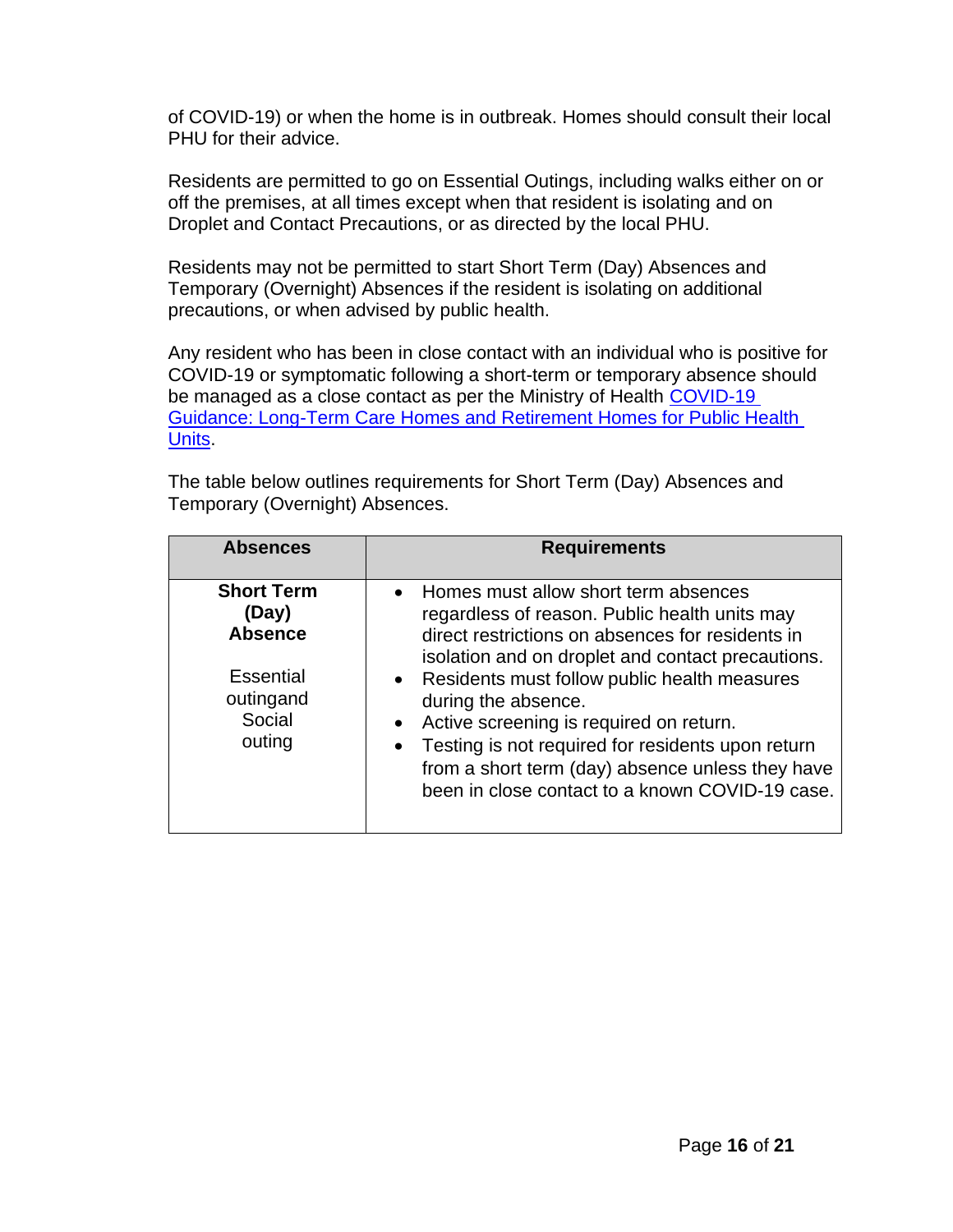| <b>Temporary</b><br>(Overnight)<br><b>Absence</b> | Homes must allow overnight absences<br>regardless of reason. Public health units may<br>direct restrictions on absences for residents in<br>isolation and on droplet and contact precautions.<br>Residents must follow public health measures<br>$\bullet$<br>during the absence.<br>Active screening on return.<br>$\bullet$<br>All residents, regardless of vaccination status,<br>$\bullet$<br>are required to perform a RAT and a PCR test<br>on day 5 of return. No isolation is required<br>unless the resident receives a positive test result<br>or is symptomatic. If a timely PCR test is not<br>available, 2 RATs 24 hours apart may be used<br>as an alternative (i.e., on day 5 and day 6 of<br>return). |
|---------------------------------------------------|-----------------------------------------------------------------------------------------------------------------------------------------------------------------------------------------------------------------------------------------------------------------------------------------------------------------------------------------------------------------------------------------------------------------------------------------------------------------------------------------------------------------------------------------------------------------------------------------------------------------------------------------------------------------------------------------------------------------------|
|                                                   | • Homes must not deny entry to residents into<br>their home while awaiting testing results and<br>must not impose isolation of residents.                                                                                                                                                                                                                                                                                                                                                                                                                                                                                                                                                                             |

## **5. REQUIREMENTS FOR ADMISSIONS AND TRANSFERS**

All residents who are being admitted or transferred to a home must undergo screening. A resident being admitted or transferred, regardless of their COVID-19 vaccination status, who is identified as having symptoms, exposure, and/or diagnosis of COVID-19 must be isolated and placed on Additional Precautions, and managed as per the Management [of Cases and Contacts of COVID-19 in Ontario](https://www.health.gov.on.ca/en/pro/programs/publichealth/coronavirus/docs/contact_mngmt/management_cases_contacts.pdf) in addition to the requirements below.

Homes must have policies and procedures to accept new admissions, as well as transfers of residents from other health care facilities back to the home, that balance the dignity of the resident against the overall health and safety of the home's staff and residents.

- Admissions and transfers to an **outbreak floor/unit** of the receiving home should be avoided if:
	- $\circ$  There is a newly declared outbreak where there is an ongoing investigation;
	- o There are new cases beyond known contact; or
	- $\circ$  The floor/unit has residents who are unable to follow public health measures.
- If necessary, **residents who were NOT exposed to COVID-19 at a home in active outbreak from which they are transferring (uncontrolled/uncontained) may be transferred to the new home if:**
	- o The resident is up to date on their COVID-19 vaccinations;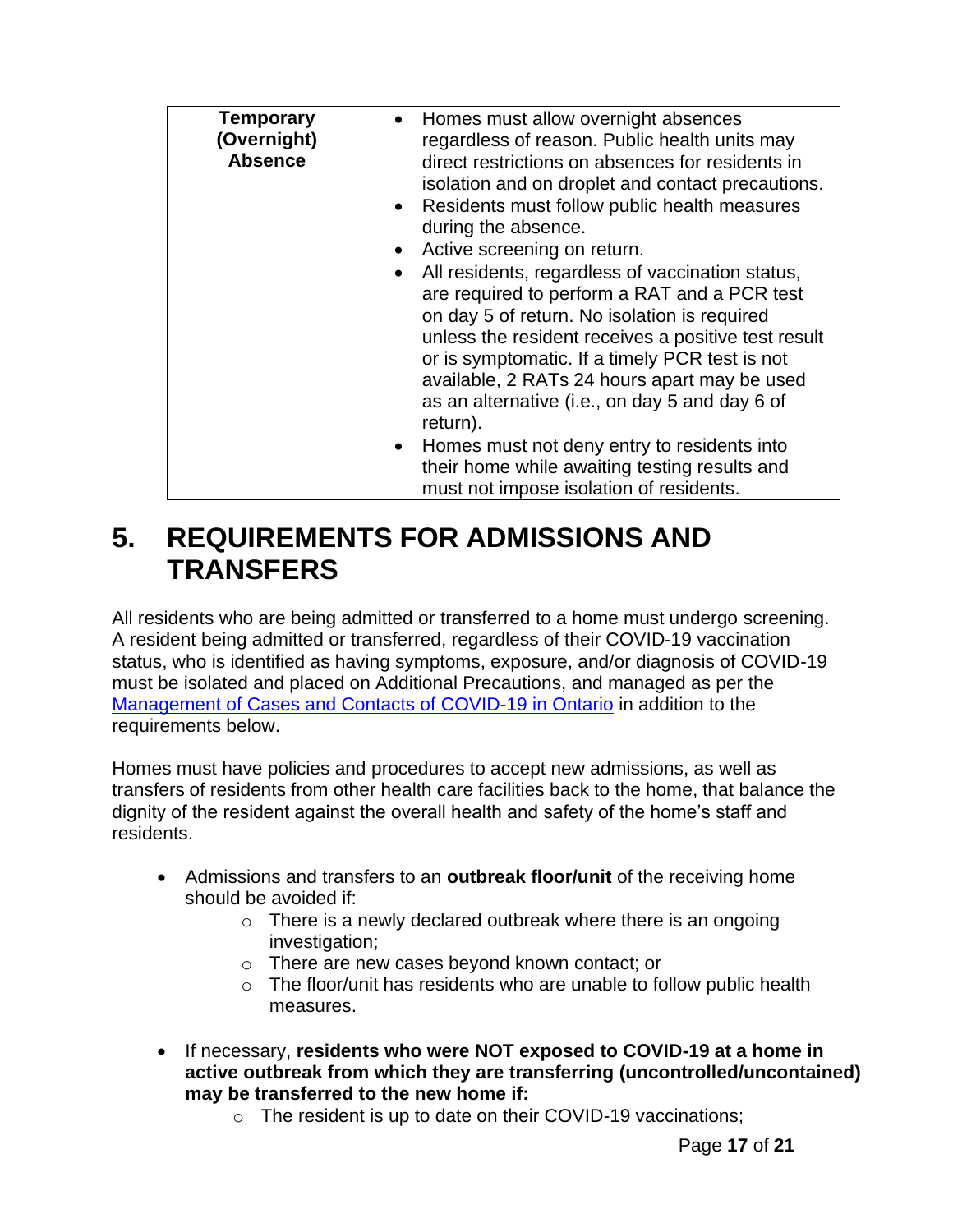- $\circ$  The resident (or decision-maker) is aware of the risks;
- o The resident is admitted/transferred to a private room;
- o The resident is asymptomatic on discharge from the acute care facility; and
- $\circ$  The resident has been isolated until the outbreak in the home from which they are transferring is contained and the PHU has determined that isolation may be safely discontinued.
- For transfers from another retirement home or healthcare facility that is not in outbreak, regardless of vaccination status, the requirement is to screen on arrival and test on day 5 (molecular test). Isolation is not required unless the individual tests positive on day 5 (treat as a case).
- For admissions from the community, regardless of vaccination status, the requirement is to screen and test (molecular test) prior to admissions (i.e., within 24 hours of admission) **or** on arrival (i.e., day 0) and on day 5 (molecular test). Isolation is required until a negative day 0 test result is received.

**NOTE**: in the absence of access to timely molecular testing, 2 consecutive negative rapid antigen tests taken at least 24 hours apart may be used starting on day 5 (i.e., day 5 and day 6 testing).

- For admission and transfers from a **healthcare facility that is in outbreak:** o **Consultation with PHU is not required if the resident has:**
	- o Recovered from COVID-19 in the last 90 days (isolation not required, monitor for symptoms);
	- o Been exposed to COVID-19 in their home prior to admission to the hospital and are still within their isolation period following exposure (treat as high-risk); or
	- o Not been exposed to COVID-19 in their home prior to hospital admission or during their hospital admission.
	- o **Consultation with PHU is required if a:**
		- $\circ$  COVID-19 positive resident is returning to a home NOT in outbreak;
		- o Symptomatic resident is returning to a home NOT in outbreak (without negative PCR result);
		- o Non-COVID-19 resident from a hospital is returning to a home with an active (uncontrolled/uncontained) outbreak;
		- o Resident who is unable to access a private room; or
		- $\circ$  Resident who is not vaccinated and boosted (3<sup>rd</sup> or 4<sup>th</sup> dose).

Individuals requiring isolation must be placed in a single room. Where single rooms are not available, semi-private rooms can be used provided that there is adequate space (minimum 2 metres) between beds. Please refer to Directive #3 for best practices on accommodations.

For more details on requirements for admissions and transfers, please refer to Ministry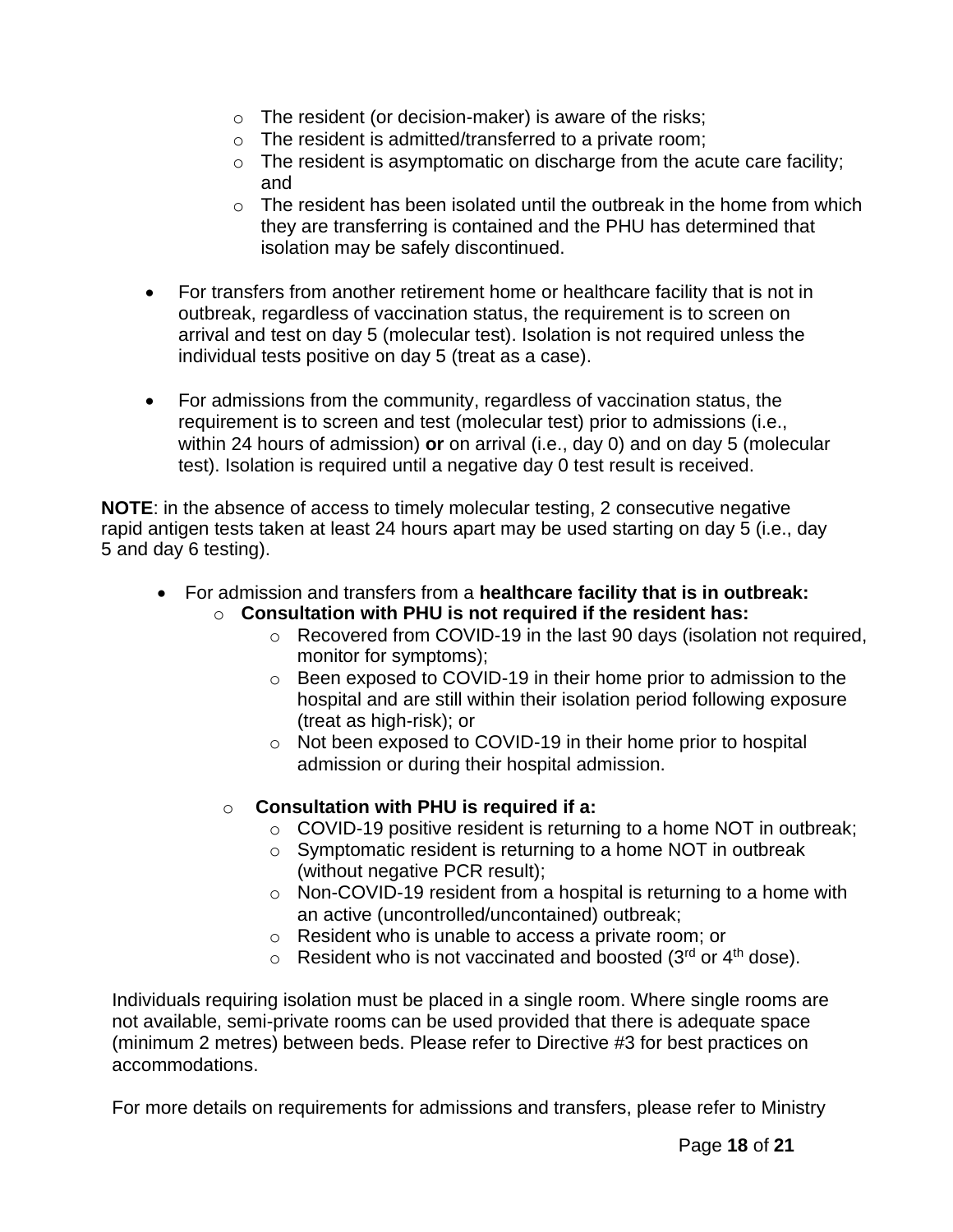of Health's [COVID-19 Guidance: Long-Term Care Homes and Retirement Homes for](https://www.health.gov.on.ca/en/pro/programs/publichealth/coronavirus/docs/2019_LTC_homes_retirement_homes_for_PHUs_guidance.pdf) Public [Health Units,](https://www.health.gov.on.ca/en/pro/programs/publichealth/coronavirus/docs/2019_LTC_homes_retirement_homes_for_PHUs_guidance.pdf) effective February 3, 2022 or as [current.](https://www.health.gov.on.ca/en/pro/programs/publichealth/coronavirus/docs/2019_LTC_homes_retirement_homes_for_PHUs_guidance.pdf)

## **6. REQUIREMENTS FOR SOCIAL GATHERINGS, DINING AND RECREATIONAL SERVICES**

It is strongly recommended that retirement homes keep attendance records for all social activities, organized events, gatherings, communal dining, and other recreational activities to help facilitate outbreak management should there be a positive case of COVID-19.

## **6.1 Social Gatherings and Organized Events**

Social gatherings and organized events include activity classes, performances, religious services, movie nights, and other recreational and social activities (e.g., bingo, games). Social gatherings and organized events are permitted **at all times** unless otherwise advised by the local PHU. Homes are to maintain activities which promote resident strength, mobility, and mental health to mitigate resident health from deteriorating, except for the following restrictions:

All social gatherings and organized events must include the following measures:

- Staff, Essential Visitors and General Visitors must wear a medical mask (e.g. respirators are allowed), must pass active screening and should physically distance (2 metres separation) from residents, other staff and other visitors unless providing direct care or support to a resident.
- Residents must wear a medical mask in common areas, when unable to physically distance and unless subject to a masking exemption. For additional information on masking requirements and masking exceptions, please refer to the [Class Order.](https://health.gov.on.ca/en/pro/programs/publichealth/coronavirus/docs/orders/section_22_class_order_continued_mask_face_covering_requirements.pdf)
- Classes and social activities should be limited to ventilated rooms (e.g. with open windows and HEPA air purifiers).
- The number of participants should be based on the capacity of the location where the activities will take place and should allow sufficient space for physical distancing between participants.

Residents who are in isolation or experiencing signs and symptoms of COVID-19 must not engage in social gatherings or organized events until they have tested negative for COVID-19, are no longer experiencing symptoms and have been cleared from isolation.

Homes must offer residents in isolation individualized activities and social stimulation.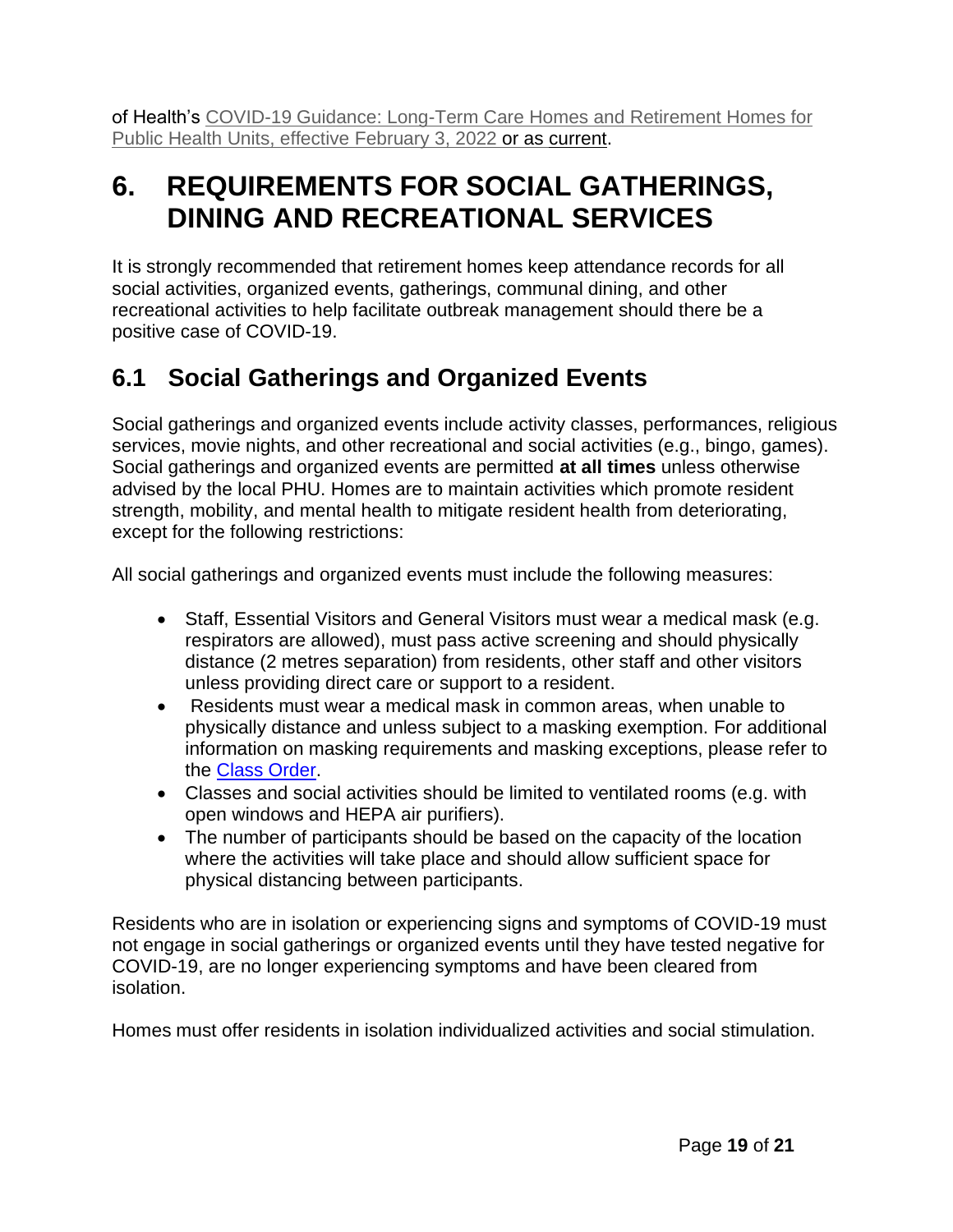## **6.2 Communal Dining**

Unless otherwise advised by the local PHU, communal dining is permitted **at all times** with the following public health measures in place:

#### **Resident Precautions**:

- Residents must wear a medical mask in common areas (unless eating or drinking), when unable to physically distance and unless subject to a masking exemption. For additional information on masking requirements and masking exceptions, please refer to the [Class](https://health.gov.on.ca/en/pro/programs/publichealth/coronavirus/docs/orders/section_22_class_order_continued_mask_face_covering_requirements.pdf)  [Order.](https://health.gov.on.ca/en/pro/programs/publichealth/coronavirus/docs/orders/section_22_class_order_continued_mask_face_covering_requirements.pdf)
- Frequent hand hygiene is recommended.

#### **Staff Precautions:**

- Universal masking is required.
- Frequent hand hygiene is required.
- Maintain physical distancing (2 metres separation) from residents (when not serving) and other staff, if possible.

Buffet and shared dish meal service are **permitted**.

Visitors must be masked when not eating or drinking and must maintain physical distancing from other residents and staff.

Retirement homes must ensure residents who are experiencing signs and symptoms of COVID-19 do not participate in communal dining until the resident has tested negative for COVID-19, is no longer symptomatic and has been cleared from isolation. This must not interfere with providing a meal during the scheduled mealtime to the resident.

### **6.3 Other Recreational Services**

Homes may operate libraries, saunas, steam rooms, indoor pools, and indoor sport, and recreational fitness facilities, including gyms **at full capacity**. Homes may operate outdoor pools and sport and recreational fitness facilities **at full capacity.**

- For indoor and outdoor recreational services staff are strongly encouraged to physically distance and must wear a medical mask.
- Residents must wear a medical mask in common areas, when unable to physically distance and unless subject to a masking exemption. For additional information on masking requirements and masking exceptions, please refer to the [Class Order.](https://health.gov.on.ca/en/pro/programs/publichealth/coronavirus/docs/orders/section_22_class_order_continued_mask_face_covering_requirements.pdf)